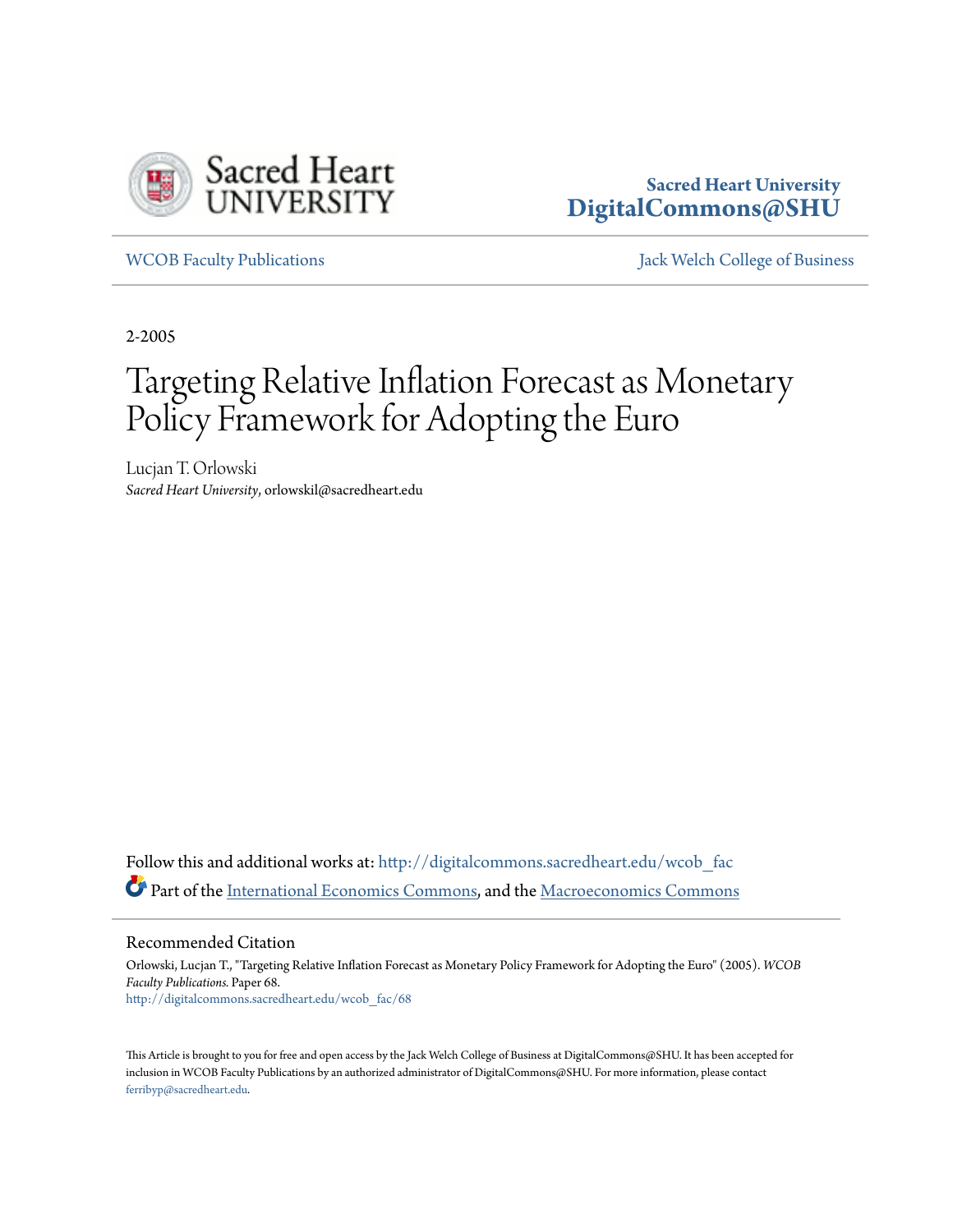

# *Targeting Relative Inflation Forecast as Monetary Policy Framework for Adopting the Euro*

*By: Lucjan T. Orlowski* 

William Davidson Institute Working Paper Number 754 February 2005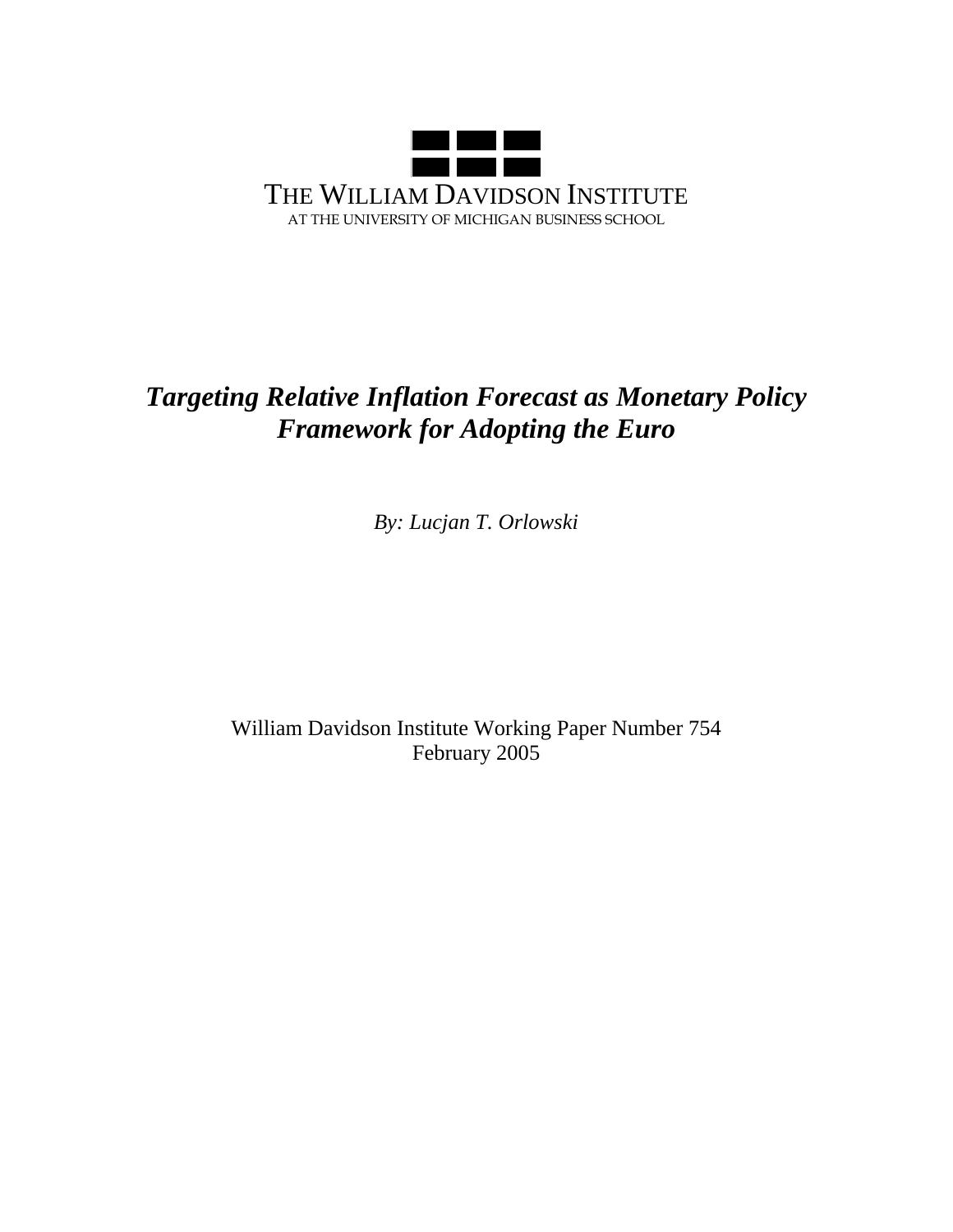#### *Targeting Relative Inflation Forecast as Monetary Policy Framework for Adopting the Euro*

#### **Lucjan T. Orlowski\***

*Professor of Economics and International Finance, Sacred Heart University, 5151 Park Avenue, Fairfield, CT 06825. USA* 

#### **Abstract:**

 $\frac{1}{2}$ 

This study proposes relative inflation forecast targeting as an operational framework of monetary policy for adopting the euro by the EU new Member States. This strategy assumes containing differentials between the domestic and the eurozone inflation forecasts as an operational target. A model prescribing the RIFT framework is presented along with a set of appropriate policy indicator variables and instrument rules. The proposed framework advances the strategy based on relatively strict inflation targeting that is currently pursued by some NMS. Several ARCHclass tests in various functional forms are employed for providing preliminary empirical evidence on convergence of inflation differentials relative to the euro area for Poland, Czech Republic and Hungary.

*JEL classification***:** E42, E52, E61, F36, P24

*Keywords:* Inflation targeting; Monetary convergence; Euro adoption; EU new Member States.

<sup>\*</sup> Corresponding author: Lucjan T. Orlowski, Department of Economics and Finance, Sacred Heart University, 5151 Park Avenue, Fairfield, CT 06825. Tel. (203) 371 7858. Fax (203) 365 7538.

*E-mail address:* OrlowskiL@sacredheart.edu

*The author is grateful to DIW Berlin – Division of Macroeconomic Analysis and Forecasting for sponsoring this research.*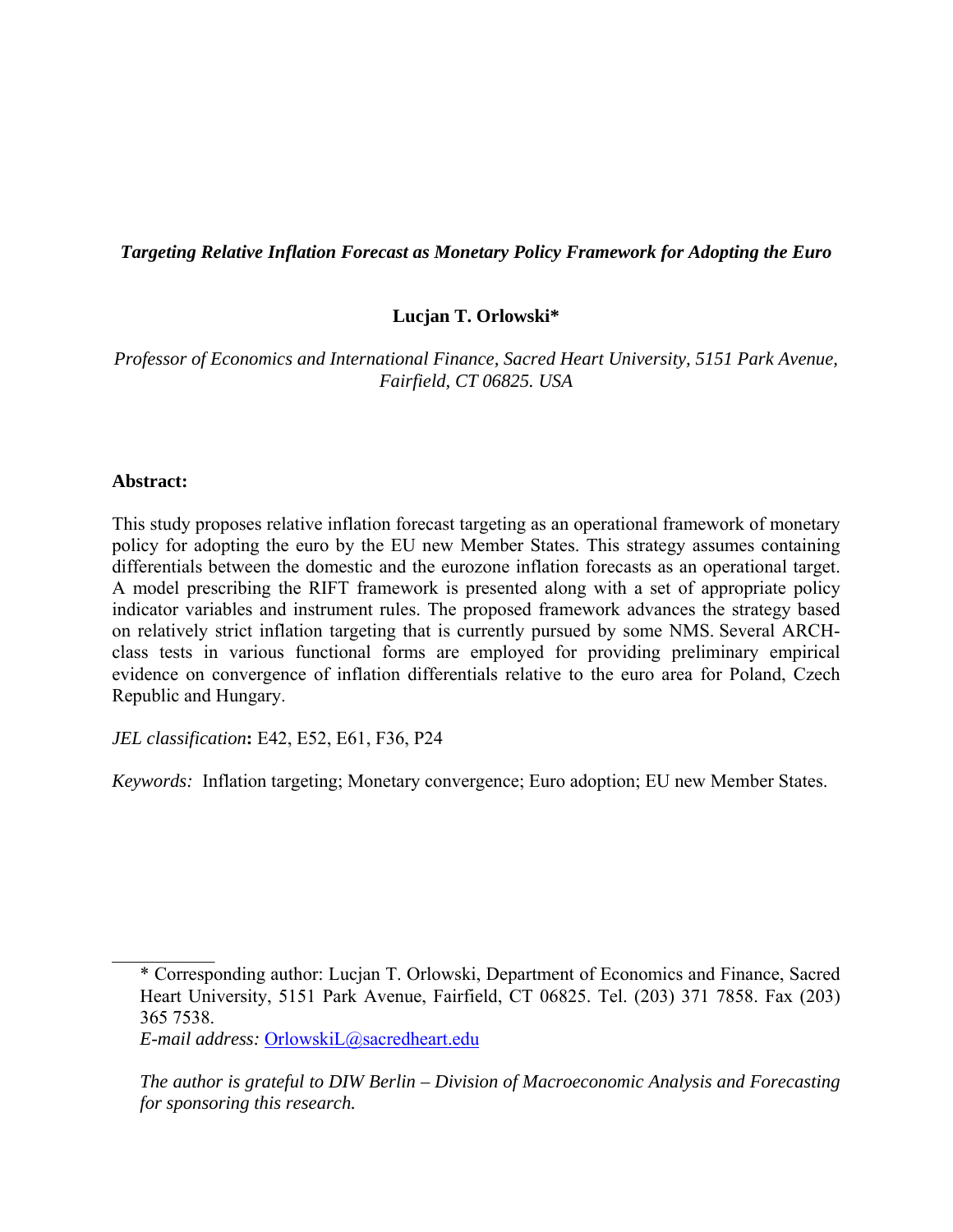#### **1. Introduction**

Over the past fifteen years, eight of the new Member States (NMS) of the European Union (EU) have undergone a remarkable economic transformation gradually dismantling the rigid, ineffective central planning system and building the institutional framework of a modern, competitive market economy. Setting up monetary policies has been an integral part of this reform process. The initial straightforward monetary stabilisation policies based on fixed exchange rates have evolved into more autonomous policies with increasingly flexible currency regimes. By the end of the 1990s, monetary authorities of the Czech Republic and Poland joined a number of other central banks in embracing a framework of direct inflation targeting (DIT), and thus demonstrated their commitment to contain inflation. Hungary followed their footsteps a bit later in 2001. The DIT regimes have helped accomplishing the goal - over the past three years the headline inflation in these NMS has been successfully contained to low single digit levels.

 Their formal accession to the EU in May 2004 brought yet another a bit different and perhaps even more challenging task for the policy-makers. They now need to devise a monetary policy framework that is appropriate for navigating the path to the euro adoption, which is expected to take place by the end of the present decade. Yet, neither the historical experience with DIT formulation in industrial countries nor the academic literature on monetary economics offers much guidance in this respect. In fact, the analyses advancing modern inflation targeting regimes have not taken into consideration the issue of monetary convergence to a common currency system. This study attempts to quench this vacuum by proposing an operational framework based on *relative inflation forecast targeting* (RIFT) as an advancement of current DIT regimes. It is believed that such operational procedure may contribute to an effective monetary convergence of the candidates to the euro.

 A key precept of RIFT is that policy-makers develop a system of continuous monitoring and active responding to the differentials between the domestic and the foreign (the eurozone) inflation forecasts for a predetermined time-period. Consistently, a dynamic reduction of these differentials becomes the main operational goal of monetary policy. Such operational framework can be reasonably expected to lead to a perfect identity between long-term inflation targets of the candidate and the common currency area over the time-period preceding the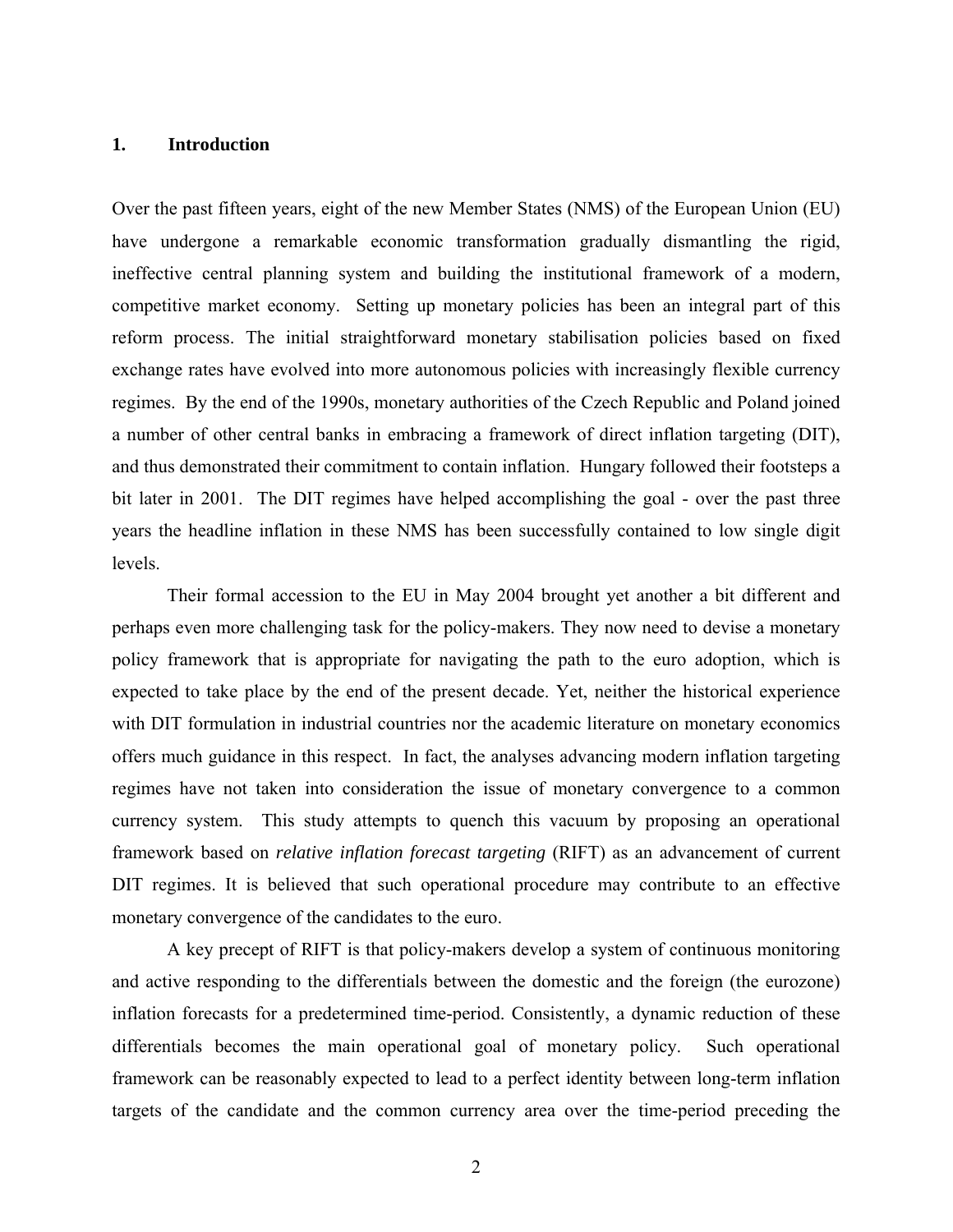expected date of the formal euro adoption. Based on this assumption, the long-term inflation target of the candidate is equal to - or more precisely - 'derived from' that of the eurozone. Monetary authorities of the candidates may use a range of indicator variables including various measures of exchange rate stability, money growth or price stability in addition to the headline inflation, which is considered as a target variable. The proposed RIFT framework is suitable for countries that are currently pursuing DIT strategies and whose financial markets are relatively well-developed thus capable of providing appropriate signals for the modified conduct of inflation-targeting. Such framework may not be a viable policy option for smaller NMS, such as the Baltic States, that pursue a currency board arrangement on their passage toward the euro adoption. Their departure from the present monetary regime would likely entail large shocks to their low-capitalised financial markets.

 Section 2 of this paper elaborates the reasons for the functional equilibrium between long-term inflation targets of the candidate country and the eurozone. The model outlining the RIFT framework is presented in Section 3. Exchange rate stability and money growth as the policy indicator variables, along with policy instruments are examined in Section 4. A plausible inception of RIFT depends on a prior record of price stability and a demonstrated functional relationship between the relative inflation forecast (as a target variable), nominal exchange rate and money growth (indicator variables) and interest rates (instrument variables). The actual relationships between these variables in the Czech Republic, Poland and Hungary are assessed in Section 5 by employing the autoregressive conditional heteroscedasticity (ARCH) class models. The concluding Section 6 summarises key findings and presents several policy recommendations for the final passage toward the euro adoption.

#### **2. Functional Identity between Long-Term Inflation Targets**

Monetary policies in countries presently converging to the euro have undergone a remarkable transition since the inception of economic reforms in the early 1990s. At the early stage of transition, central banks were confronted with the task of containing extremely high inflation stemming mainly from the far-reaching price liberalization. They also encountered a challenge of establishing monetary policy credibility. At the same time, financial markets in these countries were undercapitalised and highly volatile, offering only a limited number of products, all of which curbed the ability of central banks to introduce indirect instruments of the monetary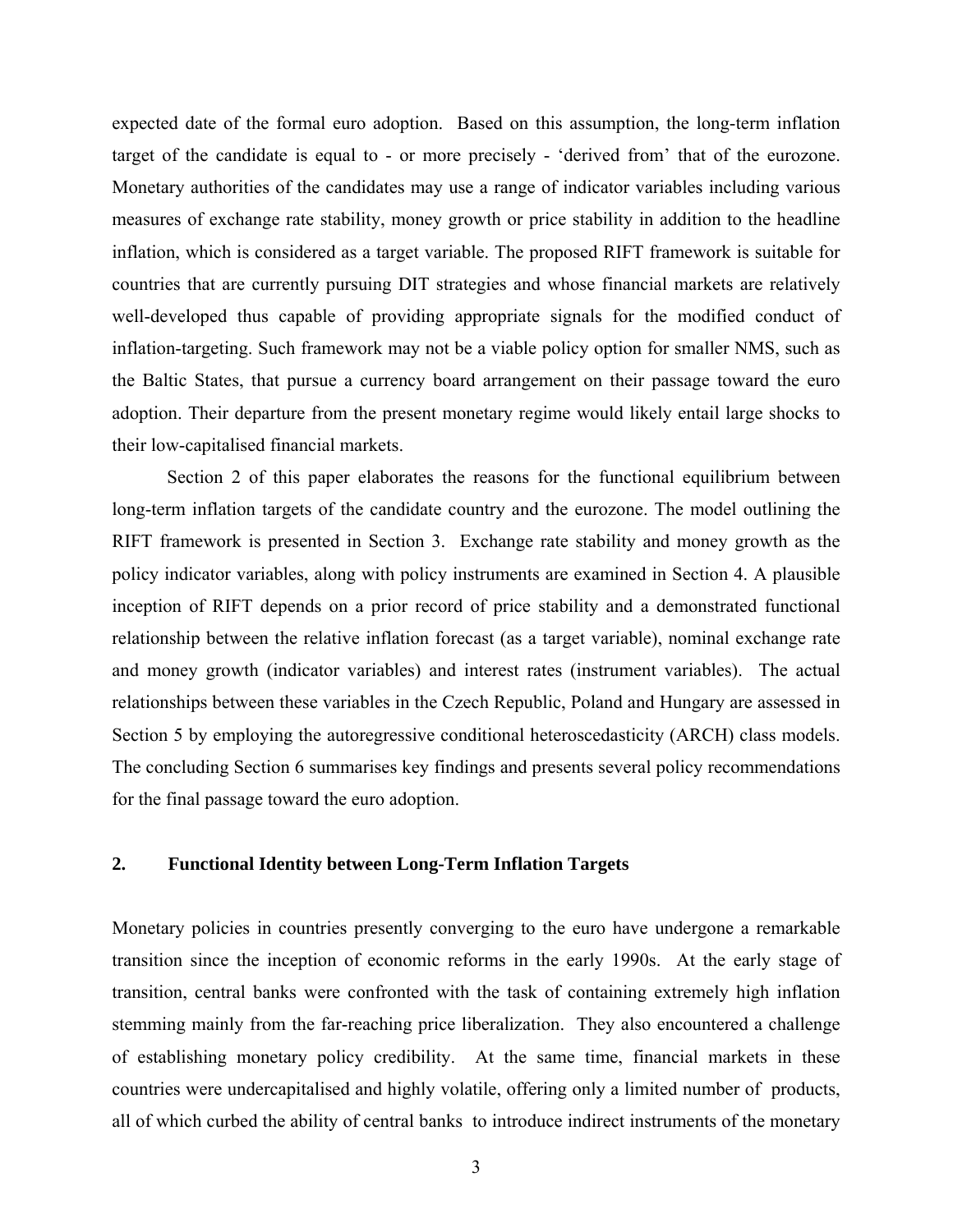policy. Thus in order to accomplish the ambitious goals of curbing inflation and building the initial policy credibility, monetary authorities in these countries opted for hard currency pegs.

 As the transition evolved, hard pegs became increasingly burdensome as the combination of fixed exchange rates and the residues of high inflation led to real currency appreciation and, subsequently, to current account deficits and the deteriorating risk structure of capital inflows. These unfavourable developments prompted the monetary authorities to devise various exit strategies from hard pegs toward autonomous monetary policies with flexible exchange rates (Corker, et. al., 2000). After rather unsuccessful experiments with interest rate targeting, monetary base targeting (in Poland), and targeting exchange rate bands with crawling devaluations, central banks of several transition countries with now fairly well-developed financial markets adopted DIT strategies (Masson, 1999; Orlowski, 2001; Jonas and Mishkin, 2003). The Czech National Bank (CNB) did so in January 1998, the National Bank of Poland (NBP) in January 1999, while the National Bank of Hungary (NBH) deferred a similar move until May 2001. The actual implementation of DIT stirred a heated debate over its timing, the exact format and the overall rationale. At least in the case of Poland, the new policy action was characterised as a bit premature by Christofferssen and Wescott (1999) since the country's average monthly annualised CPI headline inflation in 1998 was still running at 11.9 percent and the functional relationship between inflation and other monetary policy variables was imprecise and highly unstable. Without doubt, the three examined countries did not satisfy the prerequisites for DIT inception stated by Mishkin (2000), particularly the requirements of singledigit inflation, a stable relationship between inflation and policy instruments, and the welldefined channels of monetary policy transmission. Yet, their strong commitment to disinflation and confidence about the future monetary stability prevailed over the existing institutional deficiencies (Jonas and Mishkin, 2003).

 In spite of the continuous institutional difficulties, the three central banks made courageous moves to embrace DIT. These decisions underpinned their strong commitment to disinflation. In the absence of record of sustainable monetary stability, they could resort only to adopting a strict form of DIT, which assigns full priority to achieving the predetermined inflation target and does not consider alternative policy objectives, such as income growth or currency stability. Yet the sole commitment to disinflation entailed some opportunity costs for the ambitious and at times stretched inflation targets were achieved at the cost of high nominal (and real) interest rates that hampered economic growth (Orlowski, 2003).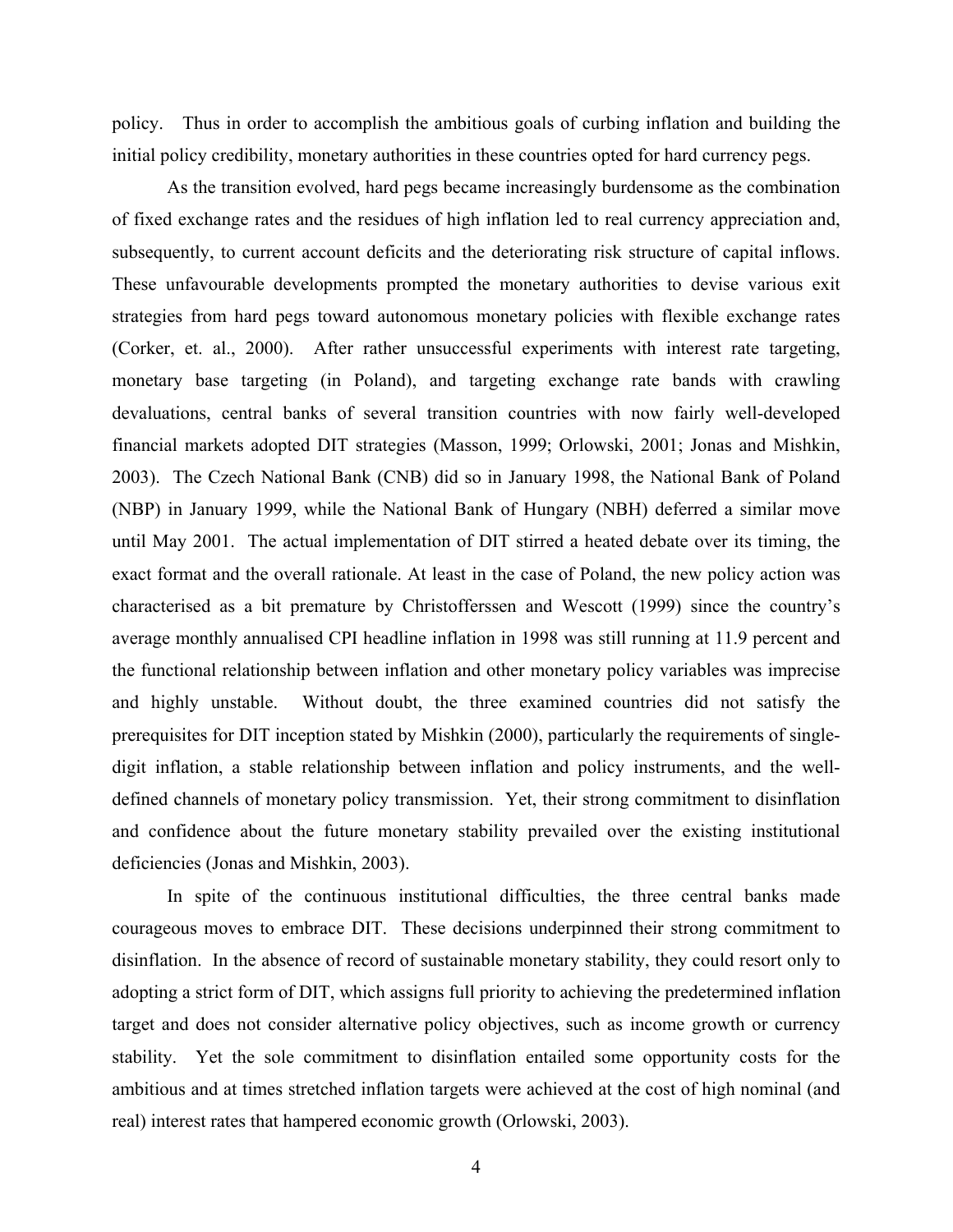By the time of the formal EU admission in May 2004, the strict DIT policies had accomplished major disinflation tasks in these countries. Inflation was stabilized at low, sustainable levels and risk premia for investors fell significantly, although to the levels still exceeding those in the eurozone. It seems that these policies have laid a favourable ground for advancing to the next stage, which will entail a different set of monetary policy objectives consistent with the general goal of effective convergence to the euro. However, the monetary authorities of the three NMS have yet to articulate an optimal operational framework of monetary policy that would facilitate the convergence process. So far, neither policy makers nor the literature on monetary policy has addressed adequately possible scenarios with respect to achieving the goal of convergence.

 This paper proposes a policy framework that is believed to be conducive to effective convergence to the euro. It advances the DIT strategies that are currently pursued by the three NMS. The key analytical assumptions underlying the proposed framework are as follows:

- 1. From the standpoint of effective convergence to the euro, the long-term inflation targets of the candidates and the eurozone ought to be identical.
- 2. Continuation of the present strict DIT strategies is likely to yield suboptimal results relative to the main tasks of a smooth convergence to the euro. Stating briefly, it may exacerbate volatility of monetary variables, particularly nominal and real exchange rates, thus elevate risk premia and deteriorate the risk structure of capital inflows.
- 3. In order to underpin commitment to the convergence process and reduce volatility of key monetary variables, the modified DIT strategy ought to be forward-looking, thus based on reliable inflation forecasts that are properly communicated to the public at large.
- 4. The new policy shall be based on a flexible variant of DIT, for explicit inflation targets will continue to function as a primary policy goal. However, stability of nominal exchange rate ought to be taken into consideration as an indicator variable, since the objective of mitigating the exchange rate volatility is strictly linked with a smooth final passage toward the euro.

These assumptions lead to devising a modified DIT framework that is outlined below. It shall be noted that this exercise is not rooted in the existing literature that pertains solely to further evolution of modern fully autonomous inflation targeting regimes applicable to large, seemingly closed economies. The majority of theoretical models and empirical research relate to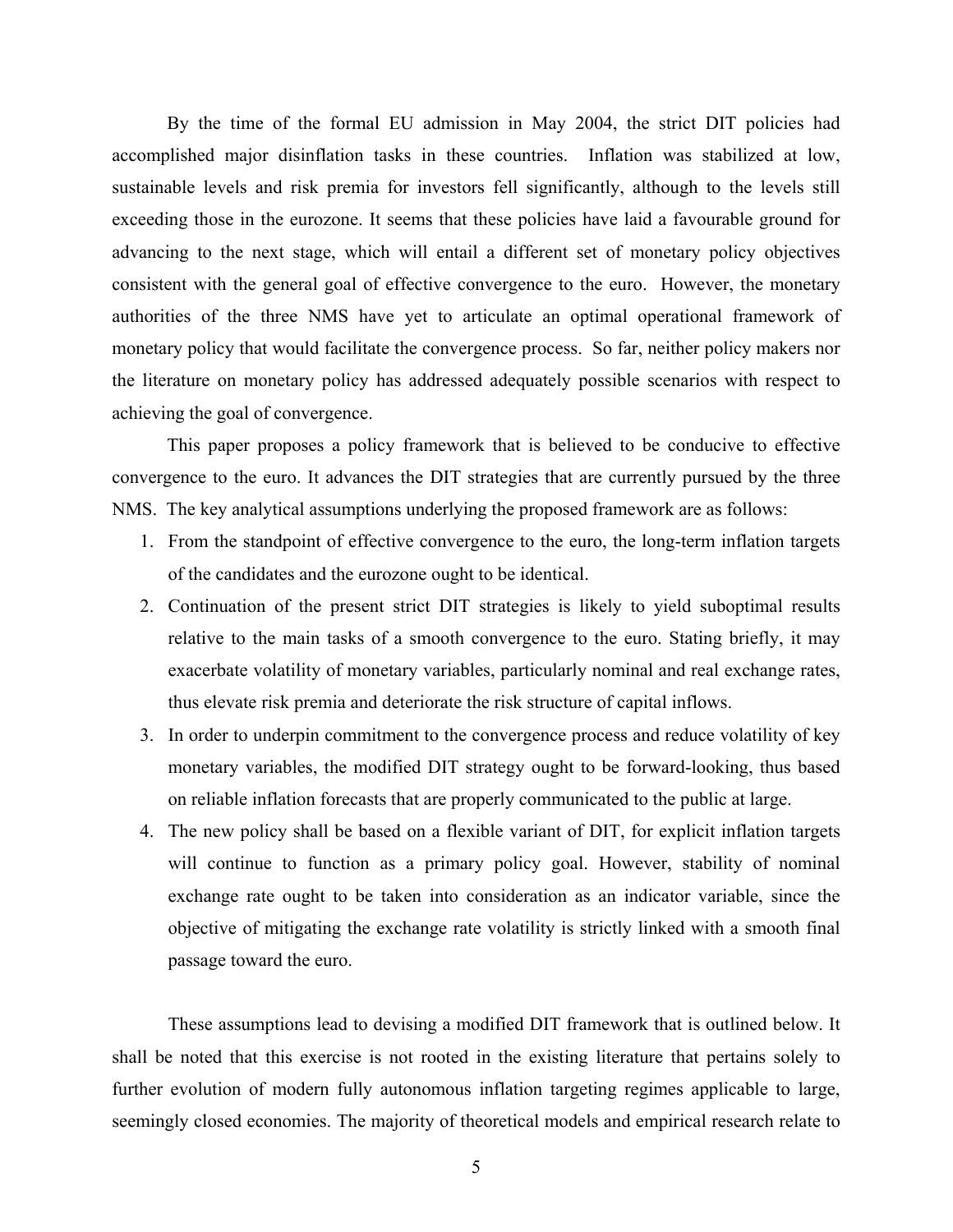such economies (Bernanke, et.al., 1999; Haldane, 1997; Levin, Natalucci and Piger, 2004; Faust and Henderson, 2004).

The modelling efforts prescribing DIT in an open economy framework, where monetary policy cannot afford to be fully autonomous are more complex. Consistently with the assumptions stated above, central banks in small open economies that aspire to join a common currency area cannot set policy targets and adjust instruments in isolation. In this sense, they are 'target-takers'. In addition, they normally face an interest rate risk premium relative to the official rates determined by the large central banks. However in the long run, there is an equivalence of inflation targets between smaller economies and the common currency area, which can be stated as

$$
\overline{\pi}_{t+\kappa,t}^d - \overline{\pi}_{t+\kappa,t}^f = 0 \tag{1}
$$

The domestic long-term inflation target is denoted by  $\overline{\pi}_{t+\kappa}^d$  and the foreign (euro area) target by  $\overline{\pi}_{t+\kappa,t}^f$ ; both specified at time *t* for *κ*-periods ahead.

In an alternative form, the target identity can be prescribed as

$$
\overline{\pi}_{t+\kappa,t}^d = \gamma \overline{\pi}_{t+\kappa,t}^f \tag{2}
$$

The  $\gamma$  translator between foreign and domestic inflation targets is assumed to be equal to one if the perfect identity between both targets holds. However, some flexibility might be sought, thus the translator might slightly exceed unity, if a small converging economy needed to establish a safety cushion against possible external shocks for  $\kappa$ -periods ahead. Yet, such a cushion may not be a best-practice policy. It is because possible deviations between future realisations of domestic inflation in excess of the identical long-term target can be always explained to the public at large as a temporary shock that does not need to be corrected, unless it stems from a fundamental fiscal instability or other durable institutional deficiencies. An unequivocal target identity underpins policy-makers full commitment to monetary convergence, while a wider cushion built into the domestic inflation target is likely to water it down in the public's perception.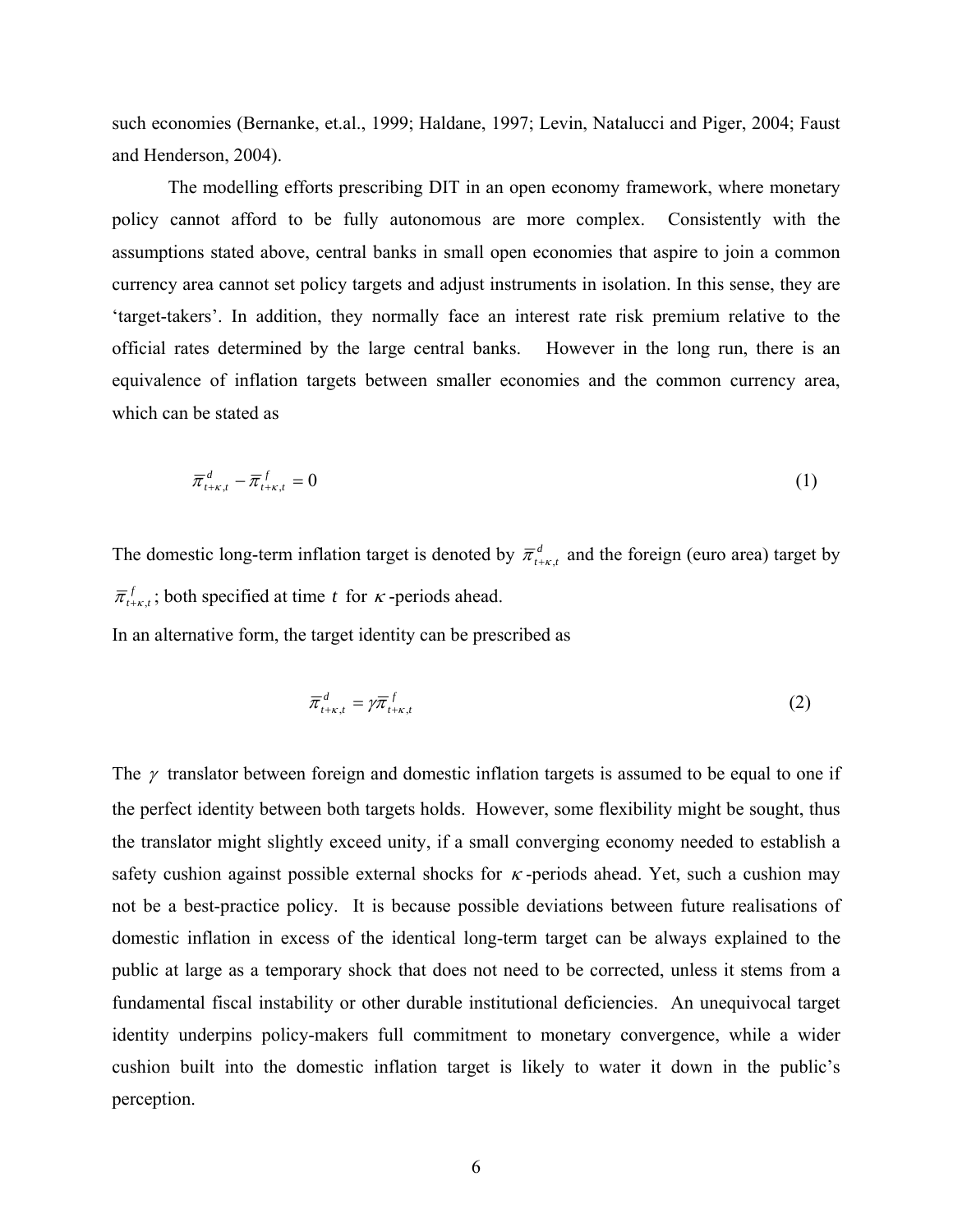In a backward-looking setting, a strict DIT operational framework, which does not take into consideration alternative targets (such as income growth) can be stated as

$$
\Delta \pi_t + \theta_t = \overline{\pi}_{t+\tau,t} + \beta_i \Delta i_{t+1} + \beta_s \Delta s_{t+1}
$$
\n(3)

The first-order autoregressive movements of inflation, short-term interest rates and domestic currency values of the euro are respectively:  $\Delta \pi_t = \pi_t - \pi_{t-1}$ ,  $\Delta i_{t+1} = i_{t+1} - i_t$  and  $\Delta s_{t+1} = s_{t+1} - s_t$ .

Eq. (3) reflects the first-order autoregressive inflation process as a function of two endogenous variables, namely the long-term inflation target and the inflation risk premium  $\theta_t$ , as well as the next period's interest rate and nominal exchange rate as exogenous variables. The historical inflation risk premium can be assessed as a difference between a smoothed inflation rate extrapolated from the past and the neutral nominal interest rate. Computed in this way, the inflation risk premium is in essence identical with the observed dynamic neutral real interest rate. In a forward-looking setting, the inflation risk premium can be also endogenised as it is likely to decline along with the expected gains in monetary policy credibility.

 The policy relationship prescribed by Eq.(3) implies that, for instance, an observed surge in inflation might be counteracted by raising the next period's interest rate (as the adjustment in the policy instrument), or translated into the next period's domestic currency depreciation (increased  $s<sub>t</sub>$ ) if there is no change in the policy instrument, which means, the targeted shortterm interest rate. Thus by assumption  $\beta_i + \beta_s = 1$ . If  $\beta_i$  equals zero, the policy stance is neutral, allowing the national currency to depreciate.

A more dynamic version of policy reaction function prescribed by Eq. 3 can take into consideration exchange rate pass-through effects into inflation. A complete pass-through takes place when

$$
\beta_{s} \Delta s_{t-1} = \Delta \pi_{t+1} \tag{4a}
$$

with the optimal pass-through period denoted by  $l + 1$ . A partial pass-through is reflected by

$$
\beta_s \Delta s_{t-1} = \beta_\lambda \Delta \pi_{t+1} \tag{4b}
$$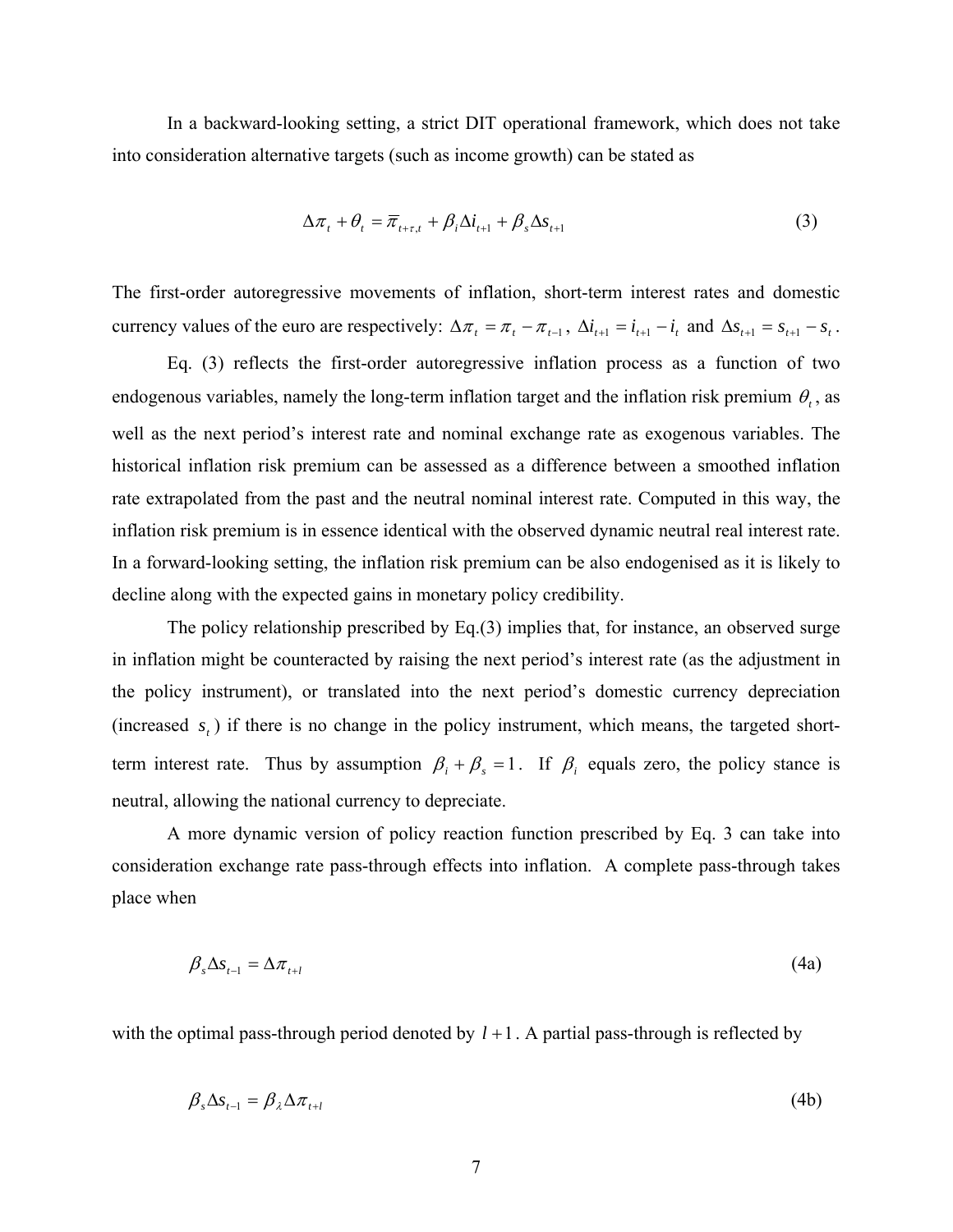The pass-through effects can become neutralised by actual or expected interest rate increases; then,  $\beta_s$  is equal zero.

 As the DIT strategy evolves to a more advanced stage, it becomes increasingly important for a central bank to contain inflation by influencing the public's expectations. In order to increase sensitivity of actual inflation to inflation expectations, and thus to 'activate' the expectations channel of monetary policy transmission, a central bank gears its interest rate decisions to the deviations between the inflation forecast and the official target. Thus the policy becomes forward-looking. If the central bank still wishes to preserve its autonomy, the operational framework will focus on future expected or forecast variables and it can be specified as

$$
\Delta \pi_{t+\tau,t} + \theta_t = \overline{\pi}_{t+\tau,t} + \beta_t \Delta i_{t+1} + \beta_s \Delta s_{t+1}
$$
\n<sup>(5)</sup>

Reflected by  $\Delta \pi_{t+\tau,t}$  is the inflation forecast for  $\tau$ -periods ahead, which is the time period corresponding with that of the inflation target.

 By including the exchange rate variable, the reaction function prescribed by Eq. (5) reflects an open economy environment. It is a somewhat simplified version of more elaborate open economy inflation targeting models, which also encompass an output gap variable as an alternative policy target in a flexible inflation targeting setting. These models have been introduced to the literature by Ball (1999), expanded, among others, by Svensson (2000), and adopted to the environment of transition economies by Orlowski (2001; 2005) and Golinelli and Rovelli (2005). They do not, however, incorporate the fundamental objectives faced by the economies converging to a common currency area. This gap may be filled by extending Eq. (5), which takes into consideration the common currency area (the eurozone) variables, namely, its long-term inflation target and forecast.

#### **3. The RIFT Framework**

By introducing the foreign inflation target and forecast variables, the candidate's central bank's reaction function becomes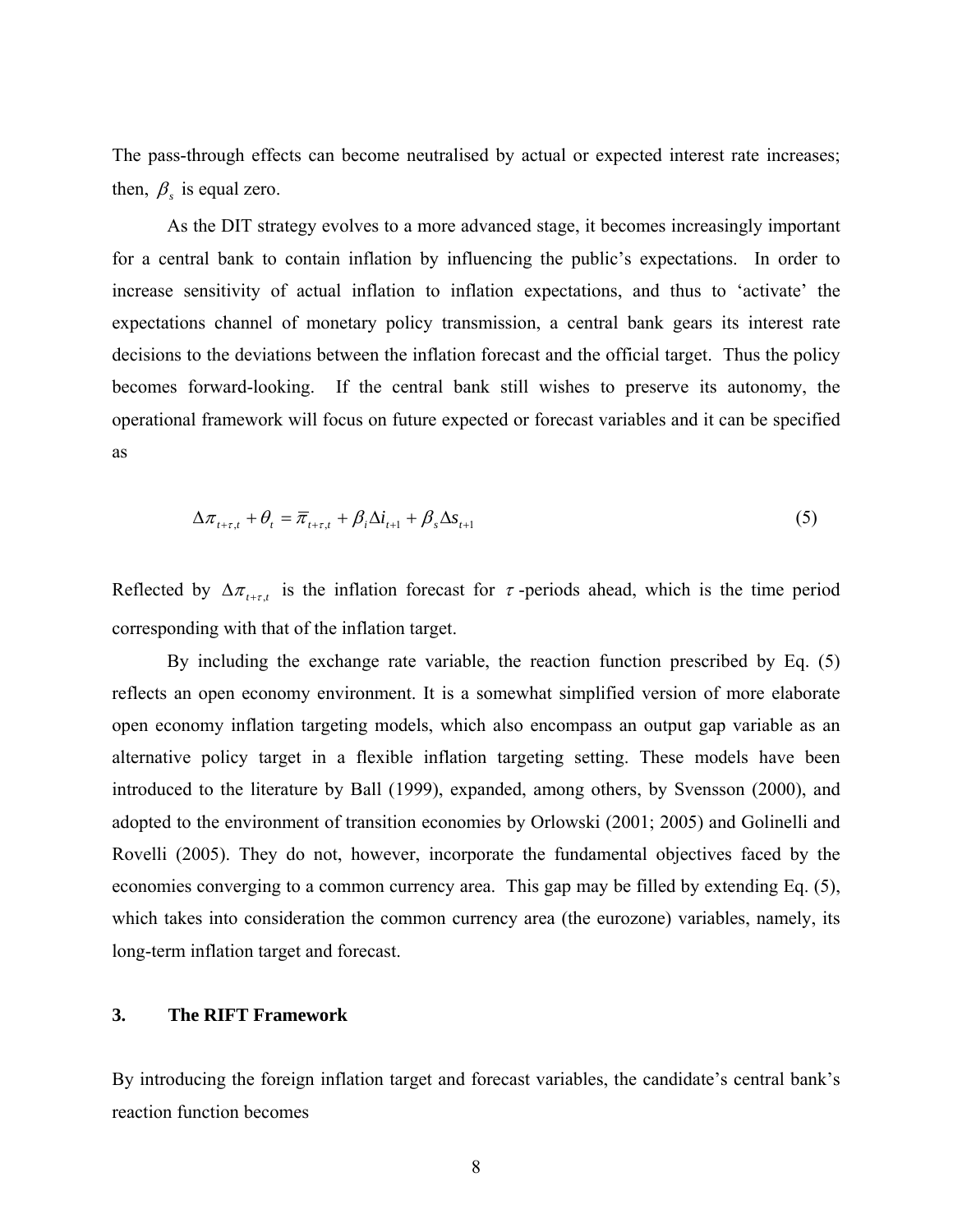$$
\Delta \pi_{t+\tau,t}^d - \Delta \pi_{t+\tau,t}^f + \theta_t^d = \overline{\pi}_{t+\tau,t}^d - \overline{\pi}_{t+\tau,t}^f + \beta_i \Delta i_{t+1}^d + \beta_s \Delta s_{t+1}
$$
(6)

Superscripts *d* and *f* denote domestic and foreign variables respectively. The equivalence of longterm targets specified by Eq. (1) allows for their elimination from the examined reaction function. These long-term targets can be viewed in essence as the 'choice' variables, because the convergence tasks compel the candidate country's central bank to assume the long-term inflation target that is identical with the euro area inflation target. Consequently, *the modified RIFT operational framework* becomes

$$
\Delta \pi_{t+\tau,t}^d - \Delta \pi_{t+\tau,t}^f = -\theta_t^d + \beta_i \Delta i_{t+1}^d + \beta_s \Delta s_{t+1}
$$
\n<sup>(7)</sup>

It shall be noted that the identity between the long-term inflation targets can be only ensured when the domestic inflation risk premium  $\theta_t^d$  cedes to exist. Since the domestic inflation risk premium is defined as an average excess variability of domestic inflation over the variability of foreign inflation in the observed recent period  $t - k$ , it can be proxied by a difference between the conditional variances of domestic and foreign inflation rates.

$$
\int_{t-k}^{t} \sigma_t^2 d\kappa - \int_{t-k}^{t} \sigma_t^2 d\kappa = \theta_t^d
$$
\n(8)

The conditional variances of domestic and foreign inflation rates during the *t* − *k* period are denoted by  $\sigma_t^2$  and  $\sigma_t^2$  respectively. As noted above, a successful monetary convergence requires that the inflation risk premium is gradually reduced to zero, thus

$$
\lim \theta_t \to 0 \tag{9}
$$

Completion of the dynamic process of minimising the inflation risk premium can be considered as a judicious requirement for a formal inception of the final passage toward adopting the euro. For this reason, the process of monetary convergence to a common currency system cannot begin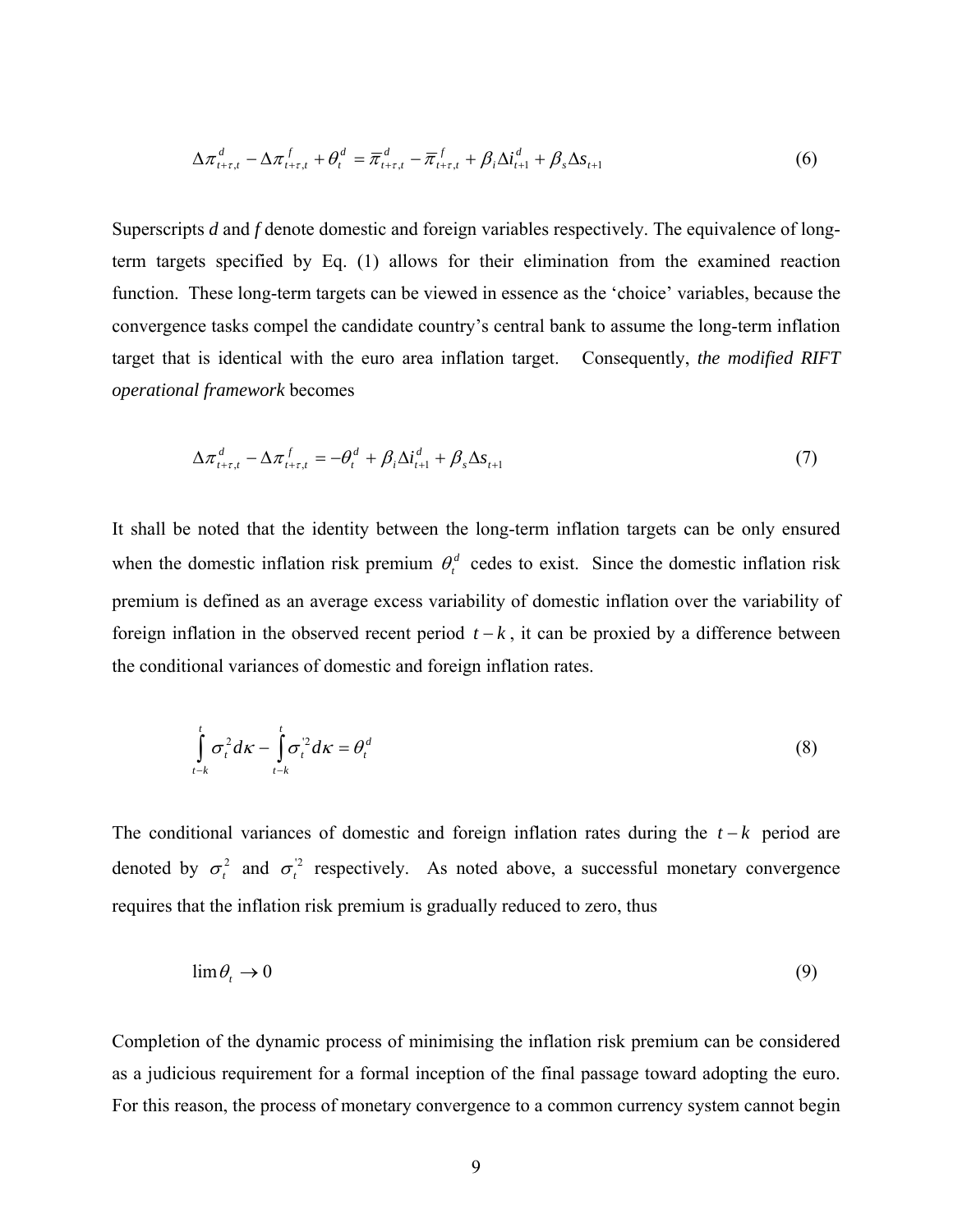prematurely, in the presence of a large inflation risk premium, which tends to precipitate shocks to nominal exchange rate (Orlowski, 2003; Csermely, 2004) as well as real exchange rates (Golinelli and Rovelli, 2005). A formal inception of the final stage of convergence to the euro may require an established prior record of policy credibility, which may be characterized as a 'foundational credibility'. Otherwise, a premature declaration of the final stage of convergence (that in practical terms can be exemplified by the formal entry to the ERMII) is likely to exacerbate both nominal and real shocks to economy stemming from the prevalent inflation risk premium.

The RIFT reaction function prescribed by Eq. (7) implies that a central bank of the converging country can either raise short-term interest rates or let the national currency to depreciate in response to an increase in the relative inflation forecast. It further assumes that in the long-run the domestic inflation risk premium will gradually dissipate. Therefore, the proposed policy framework shall be viewed as an advancement, not a replacement, of a strict DIT for which attainment of a low inflation target is a sole policy objective. Moreover, Eq. (7) can be considered as a policy rule, which offers several attractive advantages over interest rate rules that correspond with various open economy Taylor rules. Chief among these advantages is an explicit commitment to containing inflation, encompassed in the prescribed rule, which is rather questionable when a central bank follows a discretionary policy without rules or is restrained by interest rate rules. A central bank following the RIFT rule could raise interest rates in response to a growing relative inflation forecast in consistency with a Taylor rule. But contrary to such interest rate rule, it could also opt for allowing the national currency to depreciate if it were able to demonstrate that a feedback effect of depreciation into inflation expectations would be rather weak. In particular, the currency depreciation option could be considered if the exchange rate shock, along with a possible current inflation shock were viewed as only temporary, having no substantial bearing on inflation expectations. In any case, operational rules such as the RIFT functional responses are superior to strict interest rate (instrument) rules as they allow for a wider range of policy responses<sup>1</sup>. Specifically, they permit

<sup>&</sup>lt;sup>1</sup> For this reason, Svensson (2003) argues that Taylor rules are seemingly impractical. It is because optimal reaction functions are always by far more complex than straightforward Taylor rules as they should allow policy makers to modify their commitment to policy responses with an arrival of new information. In principle, Svensson's argument is consistent with dynamic adjustments in policy commitment in a 'timeless perspective' proposed by Woodford (1999).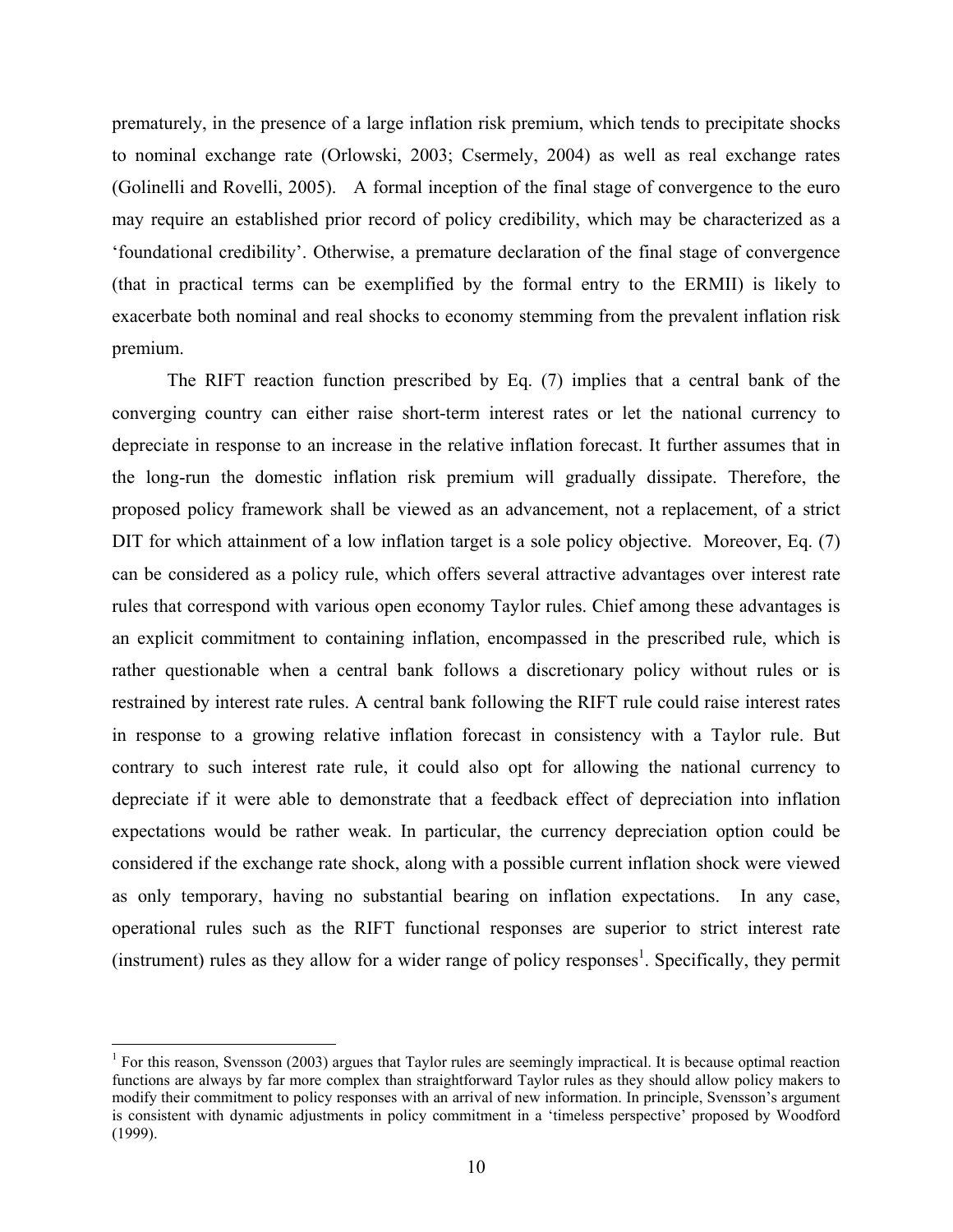a central bank to refrain from interest rate increases if new information about the transmission mechanism, mainly the exchange rate transmission channel, becomes available.

It can be further noted that the reaction function prescribed by Eq. (7) differs from more traditional models of central bank loss functions that emphasise a trade-off between disinflation and income growth as the only combination of alternative policy targets. As a matter of fact, a possible monetary policy objective of income creation can still be accounted for within the RIFT framework in a more dynamic, intertemporal setting. It is because the proposed policy is aimed at reducing the inflation risk premium (diminishing real interest rates) and gaining the policymakers credibility. A successful realisation of both objectives is likely to promote credit growth, thus ultimately stimulate consumer spending on durable goods and contribute to a more favourable climate for both domestic and foreign direct investment.

If the RIFT framework is to be devised as a monetary convergence criterion, it might be pragmatic to formulate it as a range rather than a point target. Specifically, the target range may permit the candidate's inflation forecast to overshoot the euro area forecast by, for instance, one percent. This means that a permissible criterion for the euro adoption would be a one-sided asymmetric range. Its lower boundary would be set at the perfect balance between the national and the euro area inflation forecasts, and the upper boundary would be at a one percent above it. A reasonably narrow range instead of a point target of the headline inflation forecast would provide a safety cushion against possible temporary inflation shocks seemingly attributable to sudden large capital inflows that are likely to be triggered by a formal announcement of the final passage toward the euro.

#### **4. Selected Indicator and Instrument Variables**

The RIFT framework prescribed by Eq. (7) is designed in principle as an extended version of DIT. It means that its practical implementation will have to be based on a set of indicator variables reflecting a large number of complex nominal and real functional relationships, as DIT policies always need to be backed by a range of elaborate monitoring tools. A comprehensive examination of all necessary indicator and instrument variables that would compose a complete and cohesive RIFT operational system goes far beyond the boundaries of this study. Therefore, this analysis focuses exclusively on the most essential, core policy variables supporting RIFT, namely, on the functional relationships that stem directly from the reaction function prescribed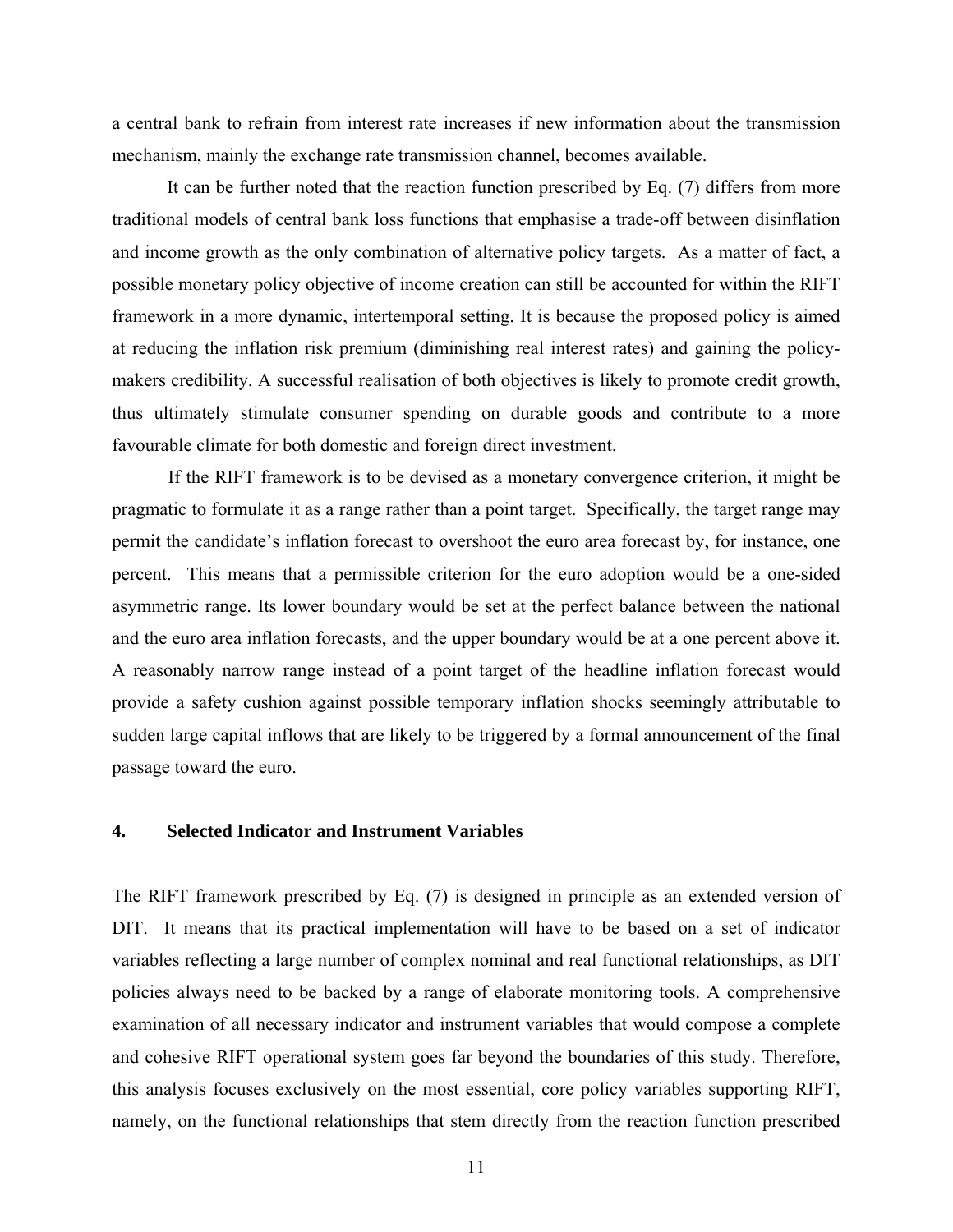by Eq. (7). These functional relationships are viewed as policy monitoring rules that reflect interactions between the key indicator variables supporting RIFT. The main monitoring rules are based on exchange rate stability and money growth formulas, while the underlying instrument rule is a simplified interest rate function that is derived directly from Eq. (7). Examination of other indicator variables that ought to be taken into consideration in designing a comprehensive RIFT framework, mainly income growth, real exchange rate, real interest rate, current and capital account flows, etc. goes beyond the limits of this study. Moreover, this analysis is not aimed at investigating dynamic, intertemporal relationships between the examined variables that would signify the fundamental channels of monetary policy transmission within an advanced DIT framework. Thus by design, this analysis encompasses only the very essence of RIFT as a simple policy rule underpinning the policy-makers' firm commitment to monetary convergence to the euro.

With respect to the exchange rate stability objective, the proposed RIFT operational framework can be reformulated as a dynamic function of exchange rate fluctuations responding to the relative inflation forecast, the prevalent inflation risk premium, and the anticipated adjustment in the domestic interest rate. In addition, the expected currency depreciation (or appreciation) may be augmented by the exchange rate risk  $\varphi_t$ , which is technically assessed by the volatility of the exchange rate that is conditional on the macroeconomic fundamentals, including the relative inflation forecast, interest rates, and the inflation risk premium<sup>2</sup>. The exchange rate dynamics that take into consideration the exchange rate risk premium  $\varphi$ , can be expressed as

$$
\Delta s_{t+1} + \varphi_t = \delta_\pi \left( \Delta \pi_{t+\tau,t}^d - \Delta \pi_{t+\tau,t}^f \right) - \delta_i \Delta i_{t+\tau,t}^d + \delta_\theta \theta_t^d \tag{10}
$$

 It remains debatable whether the time-varying currency volatility variable can be elevated to the role of a target variable that is ancillary to the inflation target, or merely considered as a policy indicator variable. The ability to reduce exchange rate variability has been in fact emphasised as an important criterion of a successful monetary convergence to the eurozone by

 $\overline{a}$ 

 $2$  The time-varying exchange rate risk premium can be technically encapsulated by the conditional currency volatility in ARCH-class tests, which have been originally proposed by Engle, Lilien and Robbins (1987). The conditional variance may be included in the mean functional relationships such as the one prescribed by Eq. (10), which are generically referred to as GARCH-M models. For their description, see for instance Poon and Granger (2003) or Gourieroux and Jasiak (2001, chapter 6).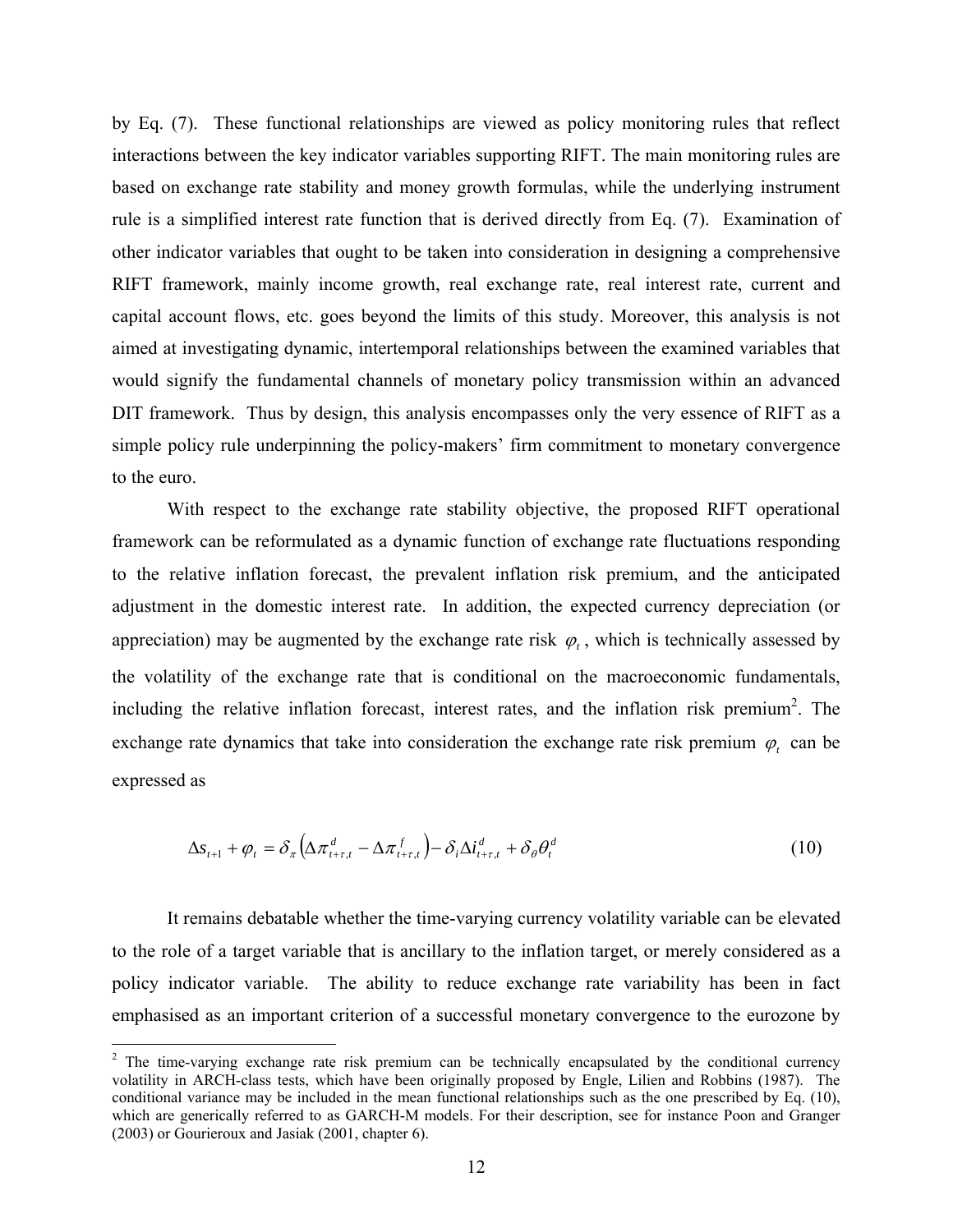both the architects of the Maastricht Treaty and the authors of several recent studies addressing this subject (Natalucci and Ravenna, 2003; Jonas, 2004; Orlowski, 2005). It seems however that upgrading the task of the exchange rate stability to the status of a formal policy goal, within a more flexible DIT framework, could precipitate some divergence between inflation and exchange rate stability targets. Yet the issue whether the objectives of containing inflation and reducing exchange rate volatility are contradictory or congruent deserves further exploration. Plausible areas of conflict between both objectives within the 'dual-target one-instrument' monetary policy strategy are examined by Jonas (2004). Perhaps most pronounced among them is a combination of currency appreciation and higher inflation in the presence of large capital inflows. Stronger national currency would instigate lowering interest rates, which subsequently could jeopardize attaining the inflation target. Adversely, raising interest rates by a central bank in response to inflationary pressures might result in currency appreciation and exacerbate exchange rate volatility. A similar conflict may arise when the observed currency appreciation is counteracted with foreign exchange market intervention. If the intervention is sterilised for the purpose of containing liquidity growth, the inflation target could possibly be breached, depending on the scale of the sterilised intervention.

Yet, in the absence of significant nominal shocks that are normally induced, for instance, by large capital inflows, both low inflation and exchange rate stability targets seem to be rather congruent. For instance, exchange rate stability is a contributing factor to an improved risk structure of capital inflows, thus it tends to promote foreign direct rather than portfolio investment. Upon their completion, foreign direct investment projects will normally increase domestic supply of goods and services, thereby reduce inflation. Such adjustment will certainly take place only if foreign direct investment does not entail a substantial productivity growth in the tradable goods sector and, along the lines of the Balassa-Samuelson Effect, does not lead to a higher price of non-tradables relative to tradables, and thus to higher overall inflation. Also, improved currency stability is likely to expand the time horizon of both tangible capital and portfolio investments, which will subsequently flatten the yield curve of both public and private securities, and thus reduce inflation expectations. In sum, conflicts between the stated policy targets are unlikely to emerge when Balassa-Samuelson effects become insignificant and large net capital inflows are contained thus no longer precipitate excessive nominal and real currency appreciation.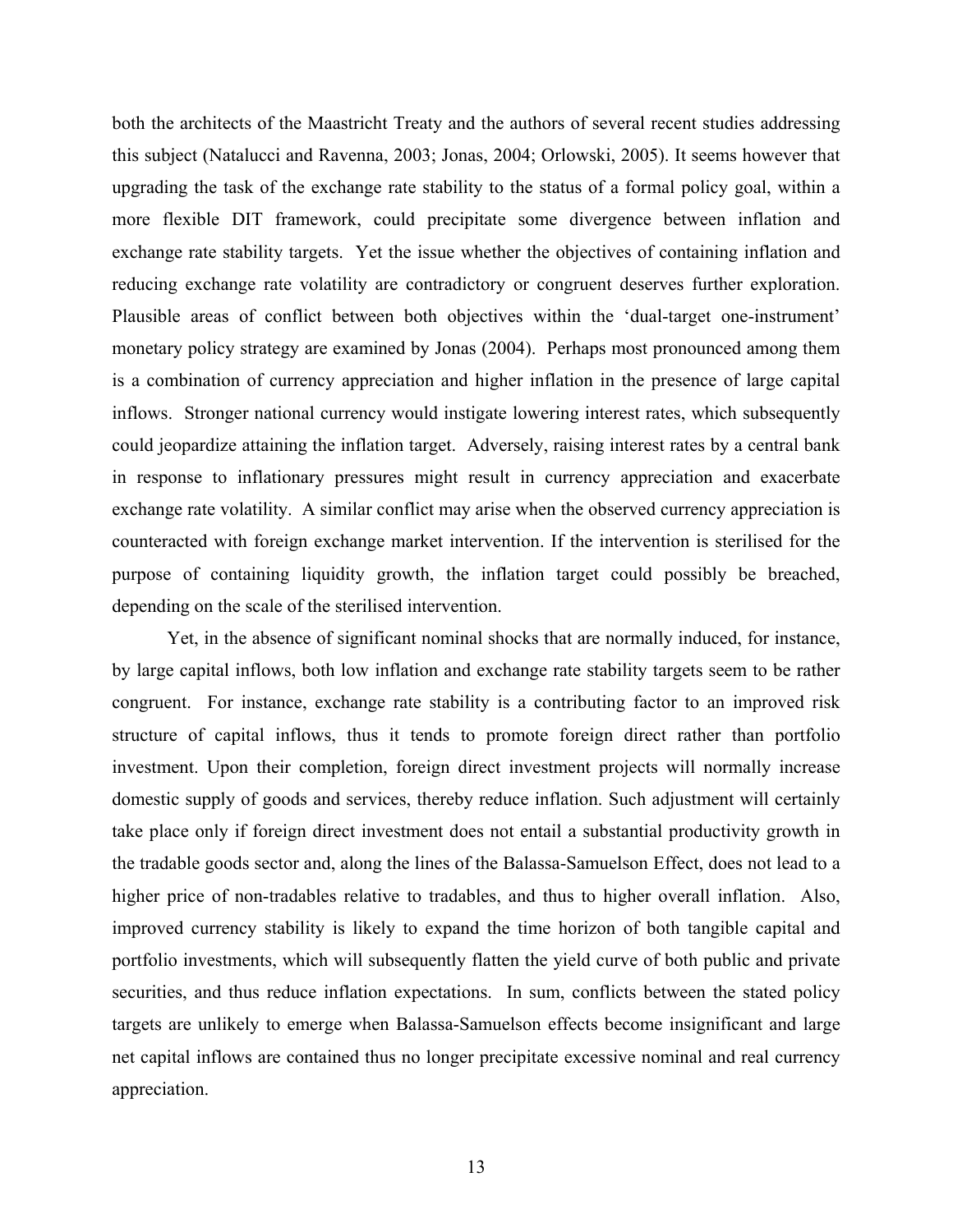Nevertheless, it seems that in order to alleviate potential policy conflicts between low inflation and exchange rate stability targets and, at the same time, to underpin a firm commitment to price stability as a key policy objective, the exchange rate stability ought to be treated as a policy indicator variable, rather than a target variable.

 An equally controversial debate pertains to the alternative role of broad money growth and inflation targets. To this date, policies based on money growth targeting have not turned out to be a viable option for the NMS. These countries have all experienced a fast-track growth in monetisation (as measured by the ratio of broad money to nominal GDP) that has only now caught up with the EU comparable levels (Orlowski, 2004). In addition, money demand in these countries has been highly unstable (Fidrmuc and Korhonen, 2003) and this instability has been associated with perceived prevalence of Balassa-Samuelson effects (Egert, 2003; Egert, et.al. 2003; Crespo-Cuaresma, Fidrmuc and McDonald, 2003; Natalucci and Ravenna, 2003; DeGrauwe and Schnabl 2004). More favourable arguments for possible adoption of money growth rules can be derived from Kutan and Yigit (2002) who show increasing co-movements between real and monetary variables in the euro area and in NMS. In a similar vein, Orlowski (2004) argues that in spite of the unquestionable instability of income elasticity of money demand coefficients and a weak long-term cointegration between inflation and money in these economies, the future link between these two variables cannot be disqualified. His argument is subsequently reinforced by some preliminary evidence of short-run interactions between these two variables detected through the vector-error-correction tests.

The money growth model that might be used for policy monitoring purposes can be specified as

$$
\Delta m_{t+\tau-l,t}^d = \gamma_\pi \Big( \Delta \pi_{t+\tau,t}^d - \Delta \pi_{t+\tau,t}^f \Big) + \gamma_\theta \theta_t^d - \gamma_i \Delta i_{t+1}^d - \gamma_s \Delta s_{t+1} \tag{11}
$$

The time period *l* reflects the optimum impact lag of money growth on inflation. By assumption, this impact lag is known to policy-makers. A possible adoption of this model for policy monitoring purposes requires at minimum to have a stable relationship between changes in money and in the relative inflation forecast. Such a link is yet to be established in the three NMS considering the evidence of high instability of money demand.

By its design, the RIFT reaction function can be viewed as a rule guiding two alternative policy responses to a change in the forecast of relative inflation. To reiterate, if there is an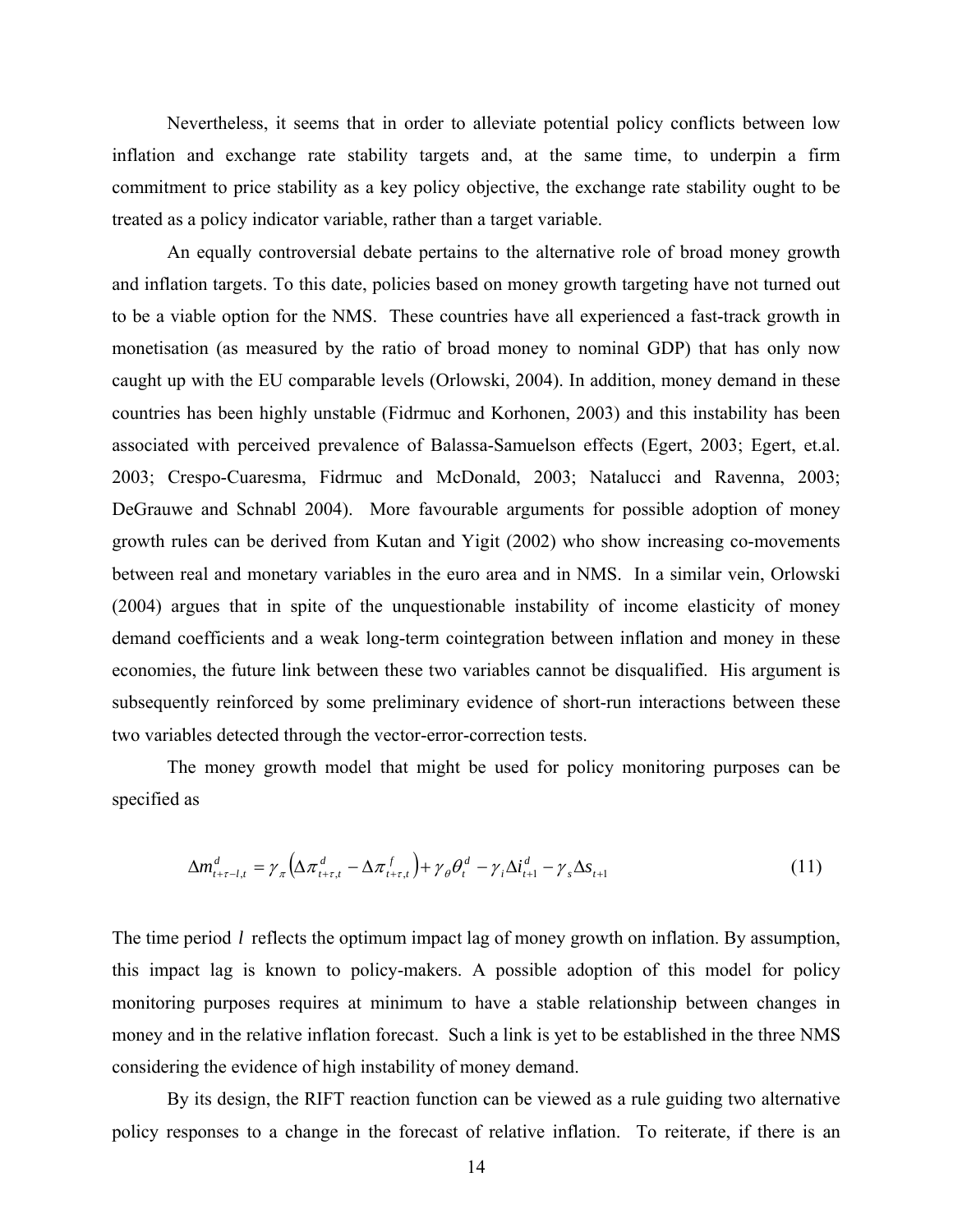increase in domestic inflation expectations above those anticipated for the eurozone, the central bank of the candidate country may either raise interest rates or allow the national currency to depreciate. Consistently, if it chooses to respond by raising interest rates, its actions may be guided by an implicit instrument rule that is derived from Eq. (7), which can be specified as

$$
\Delta i_{t+1}^d = \alpha_{\pi} \left( \Delta \pi_{t+\tau,t}^d - \Delta \pi_{t+\tau,t}^f \right) + \alpha_{\theta} \theta_t^d - \alpha_s \Delta s_{t+1}
$$
\n(12)

The component  $\alpha_{\theta} \theta_t^d$  can be viewed as a 'neutral' rate of interest, using the terminology consistent with the widely discussed Taylor-type interest rate rule formulas. By assumption, to reflect conditions of an economy converging to a common currency system, the neutral interest rate is linked with the inflation risk premium.

 As discussed in Section 3, using Eq. (12) as a strict instrument rule for guiding monetary policy in an economy converging to a common currency system may prove to be rather impractical. A firm instrument rule requires policy-makers to have a full knowledge about monetary policy transmission channels at any point in time (Svensson, 2003). In particular, they need to have full information about the stable credit channel of policy transmission. Otherwise, policy adjustments bound by a prescribed interest rate rule may lead to destabilizing effects. With this in mind, instrument rules, even in the forward-looking setting suggested by Eq. (12), have a limited applicability in the NMS converging to the eurozone. It is because credit channels and interest rate pass-through effects are highly unstable and very hard to predict in these economies as proven by Crespo-Cuaresma, Égert and Reininger (2004).

#### **5. Empirical Record on Inflation Convergence**

Implementation of the proposed RIFT framework can become effective only if policy-makers have a full knowledge about interactions between the above-examined key monetary policy variables. Specifically, they need to be informed about optimal adjustment lags between interest rates and inflation, with a reasonable margin of error, in order to devise appropriate prior interest rate adjustments to meet the future inflation target. A full knowledge about transmission of exchange rates into inflation is also indispensable. If the actual response lags were subject to large, unpredictable errors and the relationship between inflation, interest rates and exchange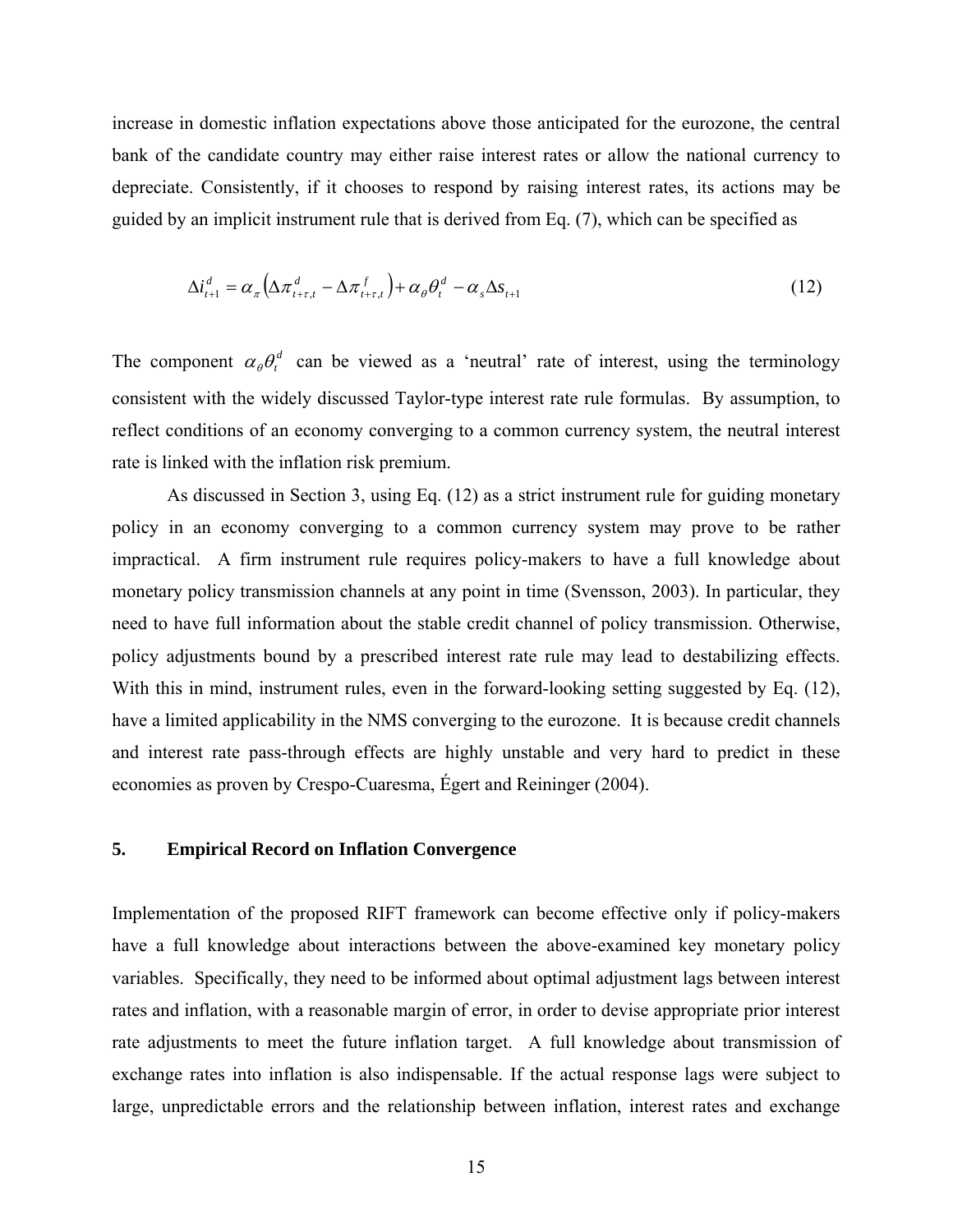rates were highly unstable, forward-looking policy decisions implied by the RIFT framework could lead to unintended outcomes. Moreover, since RIFT relies on inflation forecasts, monetary authorities should have a reliable methodology to prepare such forecasts, which is also fully disclosed to the public at large. If these prerequisites are met, inflation expectations of the central bank and the private sector will become fully synchronised thus making the RIFT implementation feasible.

 Recognising the importance of such prerequisites, the empirical section of this study is intended to demonstrate whether there has been a stable relationship between changes in the expected future inflation relative to the eurozone, the observed volatility of the exchange rate and the actual changes in interest rates. If interactions between these variables are stable, introduction of the RIFT operational framework could be possible. As indicated above, the empirical exercise is carried for the three euro candidate countries that are currently pursuing policies based on DIT. The tested variables include the differential in the candidate's inflation forecast vis-à-vis Germany, its short-term interest rate, and nominal exchange rate, expressed in terms of national currency value relative to euro. Therefore, the empirical testing is aimed at detecting a stable relationship between the target variable, the instrument variable, and the crucial indicator variable from the standpoint of convergence to the euro. Stability between these variables is tested by employing autoregressive conditional heteroscedasticity ARCH-class models.

The main functional relationship between the three investigated variables is stated as

$$
\Delta \pi_{t+\tau,t}^d - \Delta \pi_{t+\tau,t}^f = \beta_0 + \beta_i \Delta i_t^d + \beta_s \Delta s_{t+n} + \varepsilon_t
$$
\n(13)

Eq. (13) is the mean equation of the threshold ARCH or TARCH model composed of Eqs. (13) and (14). In this functional relationship  $s_t$  is the log of the national currency value of one euro and *n* denotes the optimal lag between the change in the exchange rate and its impact on the relative inflation forecast.

The TARCH conditional variance equation enables to measure the impact of volatility subcomponents. It is stated as

$$
\sigma_t^2 = \omega + \sum_{l=1}^p \beta_l \varepsilon_{t-l}^{2} + \sum_{j=1}^q \beta_j \sigma_{t-j}^2 + \sum_{k=1}^r \beta_k \varepsilon_{t-k}^{2} \Gamma_{t-k}
$$
(14)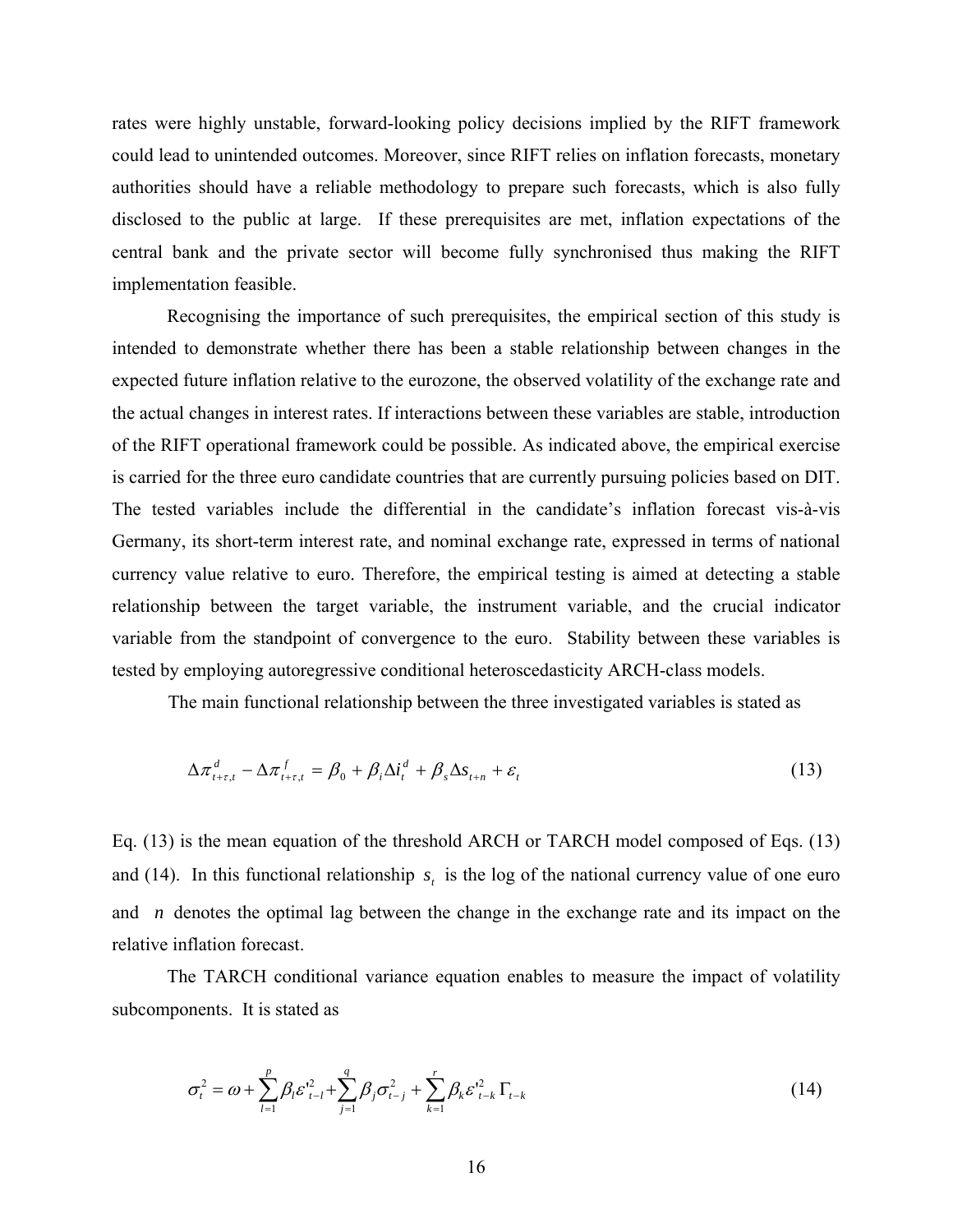Thus in essence, the testable empirical model investigating interactions between the relative inflation forecast for  $\tau$ -periods ahead, current period nominal interest rates and the *n*-period forwarded nominal exchange rate is composed of the mean equation (13) and the conditional variance equation (14) formulated as a TARCH $(p,q,r)$  process<sup>3</sup>. The conditional variance equation consists of the ARCH term in the order of 'p' represented by  $\sum_{l=1}^{n}$ − *p l*  $l^{\mathbf{c}}$   $_{t-l}$ 1  $\beta_i \varepsilon_{i-l}^2$ , the q-order

GARCH term 
$$
\sum_{j=1}^{q} \beta_j \sigma_{t-j}^2
$$
, and the leverage asymmetric r-order TARCH term  $\sum_{k=1}^{r} \beta_k \varepsilon_{t-k}^2 \Gamma_{t-k}$ .

The ARCH term shows the impact of the error variance in the previous period (or periods) on the current period error variance. Thus it allows evaluating the impact of 'innovations' from the previous periods (up to the q-order) on the conditional variance. The GARCH term reflects the degree of persistency in volatility. It measures the impact of the forecast variance from the previous period on the current conditional variance. The leverage effect is captured by the asymmetric TARCH term (to the k-order), in which  $\Gamma_{t-k}$  are k-period dummy variables assuming the value of one for all the observed negative shocks  $(\epsilon_{t-k}^{\prime}(0))$  and zero for the positive ones. A negative value of the estimated leverage effect coefficient  $\beta_k$  implies that the negative news or innovations raise the subsequent volatility rate more than the positive news. In addition, a positive value of the estimated coefficient indicates propagation of the subsequent conditional volatility, thus its negative estimated value is a more favourable finding for policy-makers as it implies a diminishing volatility. Another important stability indicator is the sum of ARCH and GARCH terms. If it is less than one, there is a volatility convergence to the steady-state.

 The results of selected empirical tests are shown in Table 1. It shall be noted that the presented tests have been carefully chosen from the large number of alternative ones, all of which have been based on different data generating process (DGP) assumptions. The tests have been conducted for the Czech Republic, Poland and Hungary for the sample period January 1995 – June 2004. Their results are highly sensitive to DGP assumptions in terms of the applied generalized error distribution (GED) parameters, different lag operators of the three examined

<sup>&</sup>lt;sup>3</sup> An overview of various ARCH-class models along with an overview of their applications and a summary of empirical results can be found in Poon and Granger (2003). The ARCH-class models originated from the seminal work of Robert Engle who gives their worthy noting synthesis in his Nobel Prize acceptance lecture (Engle, 2004). These econometric models have been applied for the purpose of evaluating various categories of financial risk in the NMS by Matoušek and Taci (2003); Orlowski (2003 and 2005); and Valachy and Kočenda (2003).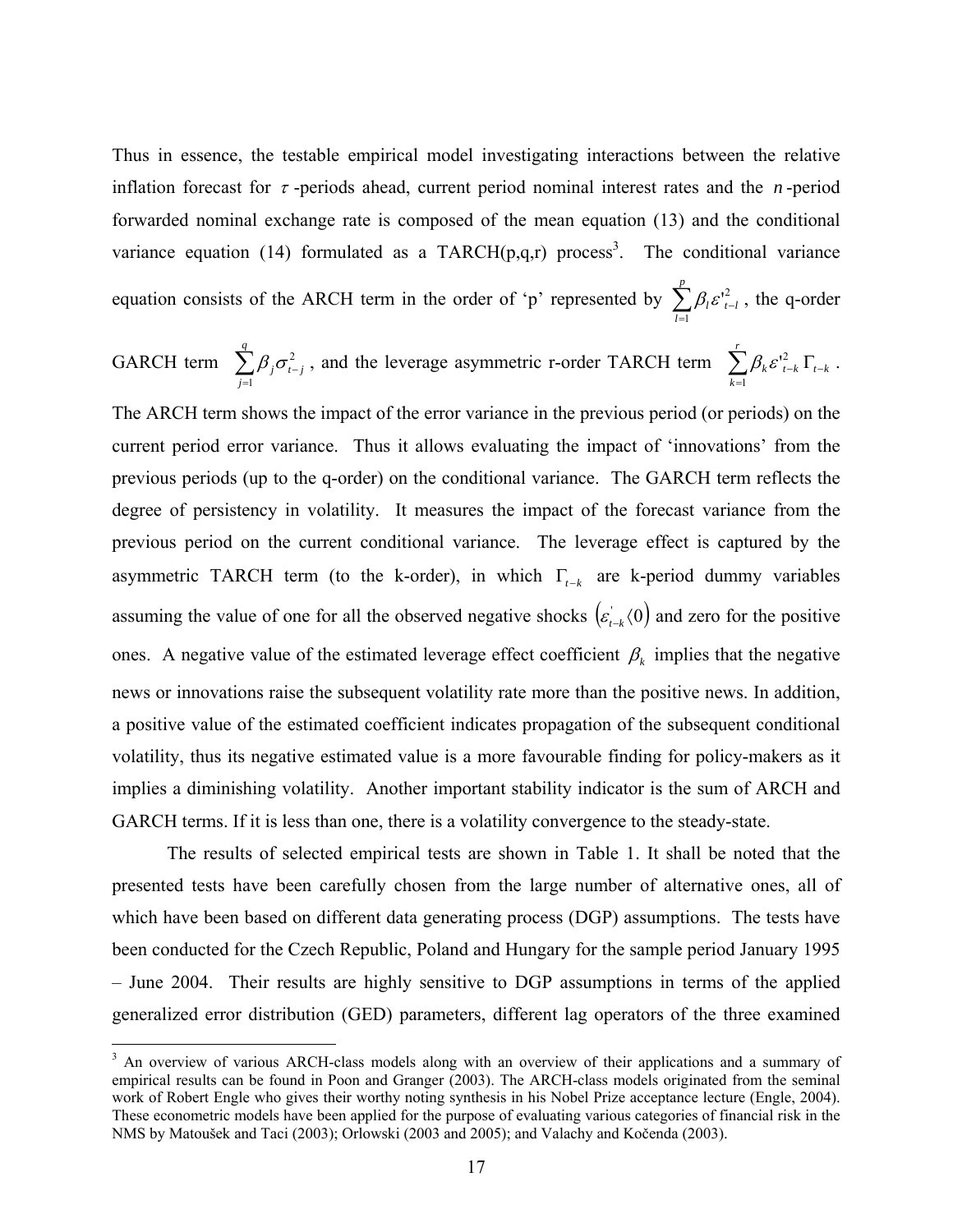variables, and the orders of ARCH, GARCH and TARCH terms. GED parameters have been determined as a result of bootstrapping the test statistics since the GARCH conditional normality assumptions have been violated in the cases of the Czech Republic and Poland. The evidence of high sensitivity to DGP assumptions implies that there are significant systemic differences between the three examined countries that drive the process prescribed by Eqs. (13) and (14), but it also indicates that a larger number of observations may be required to achieve more robust, uniform results. By design, observations preceding January 1995 have been excluded from this exercise due to prevalence of hard currency pegs and other rigidities affecting interest rates and inflation rates in these countries at the early stage of the economic transition. It shall be further noted that all the tested variables have been entered in first-differenced terms as they are all nonstationary at their levels. Moreover, the relative inflation rates have been exponentially smoothed with an appropriate Holt-Winters parameter, and then, forwarded with different optimal time lags. The forwarded inflation differentials vis-à-vis Germany are treated as a proxy for relative inflation forecasts, since the central banks in question did not publish official inflation forecasts during the examined sample period (with the exception of the CNB in its recent quarterly inflation reports). In addition, the conditional density of the examined series is rather thin-tailed (GED=3) in the cases of the Czech Republic and Poland, thus it displays a lower probability mass in the tails than the normal (Gaussian) distribution and suggests that most of the shocks to volatility have not been destabilising. However, this finding may stem from the application of lower frequency (monthly) data and implies that a larger number of observations is needed to produce more robust stability results<sup>4</sup>.

….. insert Table 1 around here …..

The presented test results reveal diverse behavioural features of the inflation forecast differential as a function of changes in short-term interest rates and spot exchange rates in the three examined countries. The first, rather paradoxical finding for *the Czech Republic* is a positive sign of the statistically significant constant terms in the mean equation, which suggests

<sup>&</sup>lt;sup>4</sup> Inclusion of non-Gaussian distribution parameters is an important feature of inflation forecast targeting practices, as argued by Svensson (1999; 2003). It is because policy transmission mechanisms are intrinsically non-linear and non-additive thus a certainty-equivalence that is associated with a linear transmission is no longer applicable. Therefore, a forecast targeting procedure should not be restricted to the mean forecast only, but it should also consist of a conditional probability distribution of the target variables.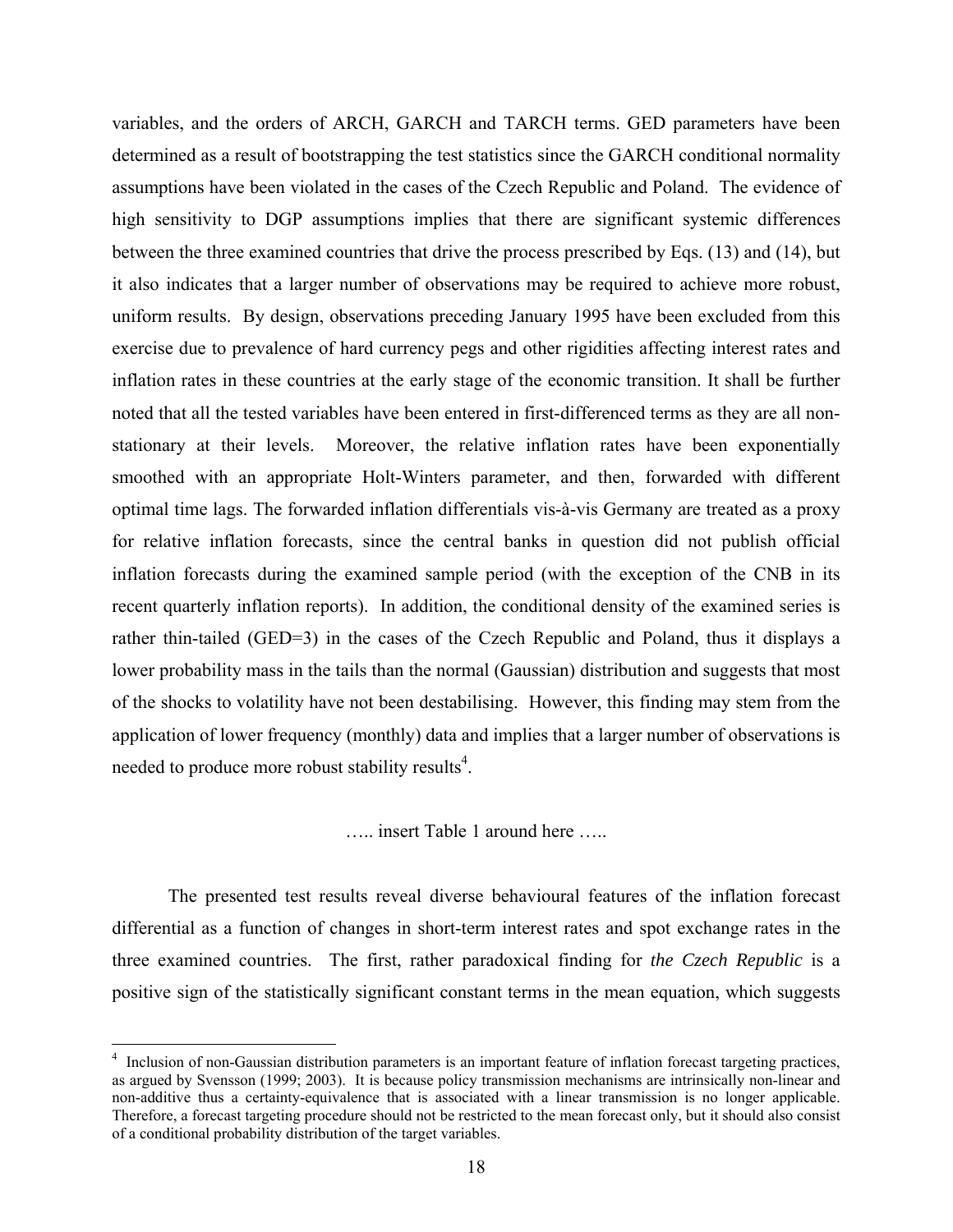that the conditional inflation risk premium relative to Germany's inflation is already negative. Also perplexing is the contemporaneous combination of the inflation differential and the Czech koruna appreciation, which might be explained by the pro-inflationary impact of large capital inflows that affected the country particularly during 1995-1997 (Brada and Kutan, 1999). As it can be reasonably expected in a DIT environment, interest rate adjustments in the preceding period do react significantly and effectively to the expected one-period-ahead inflation differential. The estimated conditional variance equation coefficients show that the inflation forecast volatility in the Czech Republic is extremely persistent (as proven by the GARCH (1) coefficient exceeding unity) and it does not seem to converge to the steady-state. This does not indicate an advancement of the Czech monetary stability. The conditional volatility is additionally affected by shocks or 'surprises' to volatility in the preceding period (a significant ARCH(1) term) and it is also subject to asymmetric shocks (a strong TARCH(1) effect). On a positive note, the negative sign of the TARCH coefficient implies that asymmetric shocks to the examined inflation process tend to reduce the subsequent conditional volatility; apparently, they seem to be successfully managed by the CNB.

A somewhat different functional relationship is detected for *Poland*. The estimated inflation risk premium is significant and negative, which suggests that the relative inflation forecast has been in fact diminishing. This proves that the policy of strict inflation targeting, which has been implemented by applying high real interest rates, has in fact reached the goal of containing domestic inflation relative to that in the euro area. In addition, interest rate increases seem to react to upswings in the relative inflation forecast for three-periods-ahead, although to a modest degree as the estimated  $\beta_i$  is rather insignificant. Unlike in the Czech koruna case, the Polish zloty clearly depreciates in response to the projected inflation differential. This suggests prevalence of a relatively well-defined exchange rate channel of monetary policy transmission in Poland, contrary to the Czech and Hungarian cases. Moreover, the conditional volatility of the inflation differential in Poland is highly persistent. Yet it seems to be converging to the steadystate, albeit very slowly, as implied by the observed sum of ARCH and GARCH terms. The impact of innovations to volatility remains to be ambiguous. There is a strong corrective effect associated with the third-order ARCH term, but a propagation of volatility related to higher-order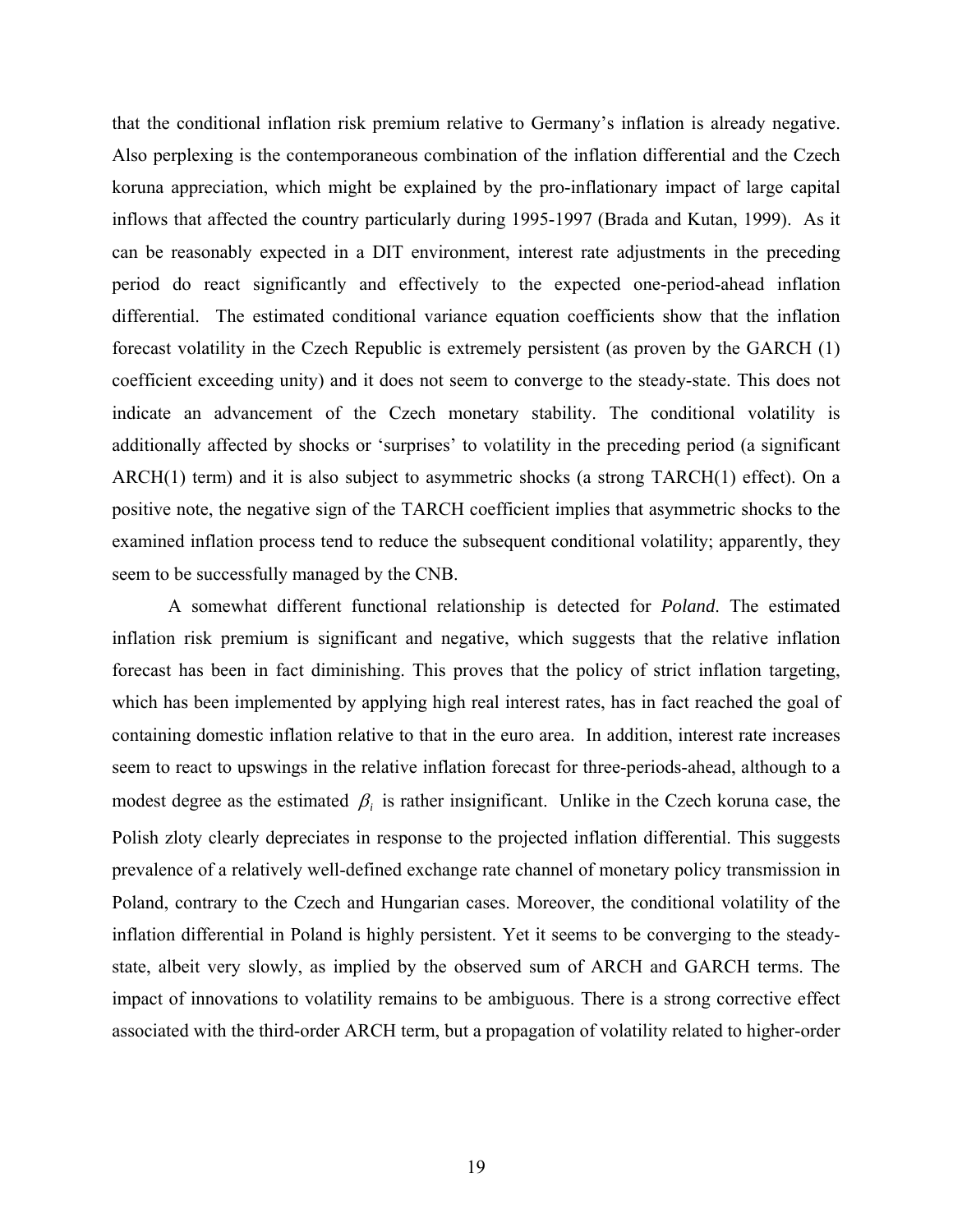ARCH terms. Thus evidently, the conditional volatility dynamics for Poland are complex and hard to specify<sup>5</sup>.

The observed interactions between the tested variables in Hungary are also distinctive. The inflation risk premium is quite large, although less pronounced than in Poland. Interest rate reactions to the expected inflation differential are as strong as in the other two countries, but the exchange rate effect seems to be rather weak, perhaps due to the absence of flexibility during the first six years of the examined sample period. The crawling devaluation system with a narrow (+/- 2.25%) band of permitted fluctuations apparently restrained volatility transmission between the inflation differential and the exchange rate. In addition, volatility of the relative inflation forecast is highly persistent and not affected by innovations or asymmetric shocks from preceding periods. Since the GARCH(1) coefficient is less than one, a slow convergence of the conditional volatility of the inflation differential is evident.

On a final note, the mean change in the smoothed inflation differential has a negative sign in all three NMS cases implying a convergence of domestic to the German headline inflation. This convergence effect is most pronounced in Poland, followed by Hungary, and the least pronounced in the Czech Republic, which is understandable since the Czech CPI-based inflation has been consistently the lowest during the chosen sample period. As it is routinely the case in ARCH-class tests involving financial market variables (Poon and Granger, 2003), the  $R^2$  of the regressions shown in Table 1 are very low, reflecting the fact that the relative inflation forecast is a rather noisy volatility proxy. Nevertheless, due to their high statistical significance, the volatility subcomponents provide valuable information about the inflation process that is useful for preparing optimal forecasts and for designing effective inflation targeting strategies in these countries.

In hindsight, the presented empirical analysis shows that it is possible to determine a stable relationship between interest rates, exchange rates and the relative inflation forecasts in the examined euro candidate countries, however, only after a careful choice of DGP assumptions. Although it is limited to a three-variable, not highly robust setting, the presented evidence of monetary stability seems to suggest that a formal adoption of the proposed RIFT operational framework is entirely possible. However, its inception needs to be backed by the appropriate public announcement and the policy makers' full commitment to its implementation. The new

<sup>&</sup>lt;sup>5</sup> It is worthy noting that alternative tests for Poland based on various DGP assumptions consistently suggest pronounced negative third-order and positive fourth-order ARCH effects, which implies that the lags in the conditional volatility between the tested variables are highly consistent.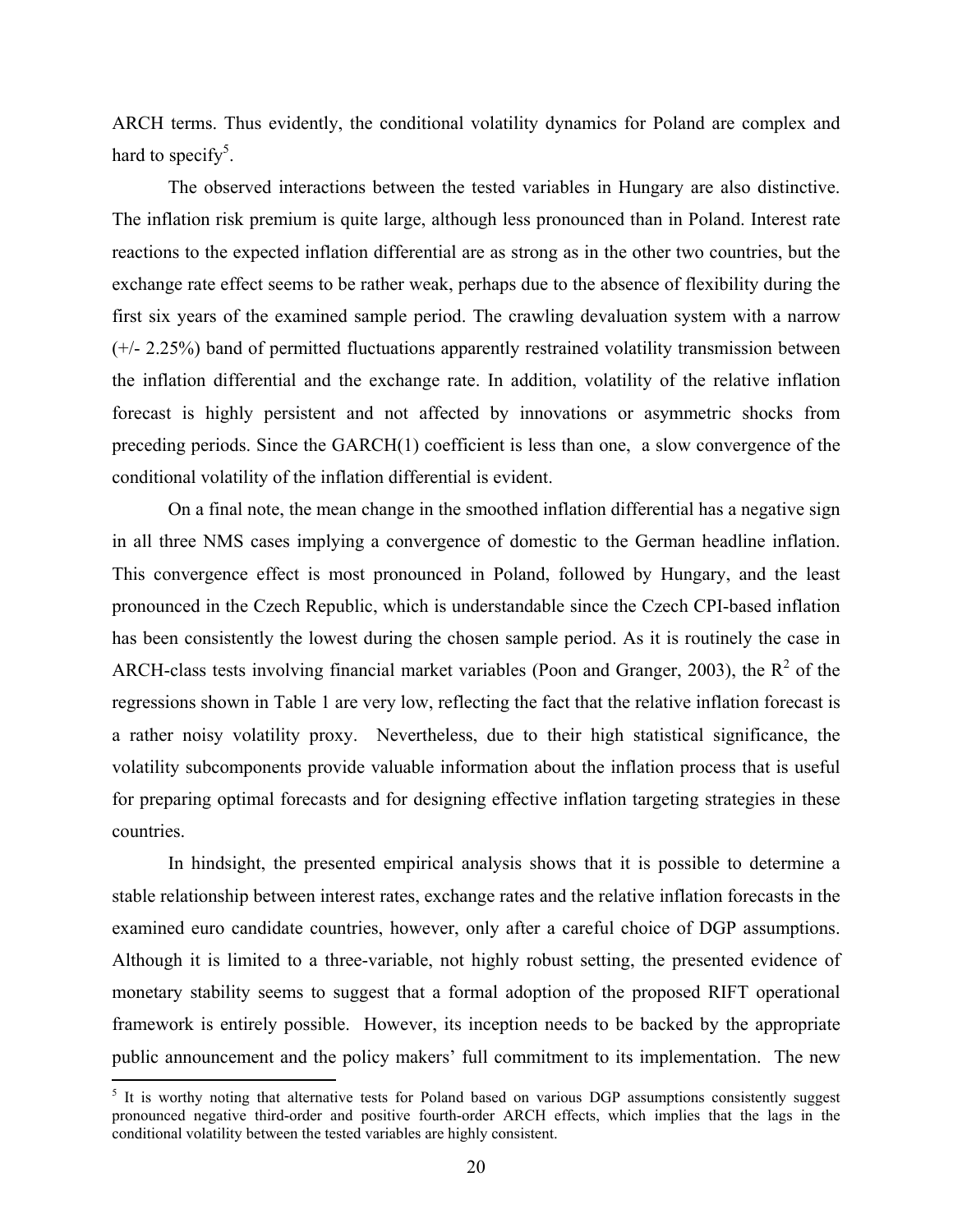policy regime needs to be understood by both the policy makers and the public at large as a viable extension of the present, rather rudimentary DIT policies, from the standpoint of being conducive to a successful monetary convergence to the euro.

#### **6. A Synthesis**

This study advances inflation targeting strategies in NMS that are seemingly conducive to adopting the euro. The proposed monetary policy regime is based on the operational framework of targeting the differentials between the candidate and the eurozone inflation forecasts. A key assumption underlying such policy strategy is the identity between the long-term inflation targets of the candidate and the eurozone. An explicit statement and a public disclosure of the long-term target identity will highlight the central bank's commitment to adopting the euro and will reinforce the public support for the convergence program. The main prerequisite for the introduction of the RIFT operational framework is a prior record of monetary stability. At minimum, a functional relationship between the inflation forecast, interest rates and the exchange rate ought to be well defined and transmission of changes in interest rates and the exchange rate into anticipated inflation should be known to policy-makers in NMS. Such prior knowledge is indispensable for a successful implementation of RIFT.

 The empirical analysis shows that it is possible to determine functional stability between key policy variables of the RIFT framework in the three examined NMS, although the outcomes of the ARCH-class tests for the Czech Republic, Poland and Hungary are very sensitive to DGP assumptions. The tests show diverse interactions between short-term interest rates, exchange rates and relative inflation forecasts, indicating vast systemic differences between these countries. Therefore, specific rules and means of conducting the proposed RIFT policy will have to be carefully tailored to the pronounced institutional and behavioural differences within the analysed group of countries.

 It shall be further noted that the RIFT framework is not contradictory to the restrictions on monetary policy autonomy imposed by the official Maastricht convergence criteria and by the stipulations of the ERMII mechanism; providing that the band of permitted currency fluctuations will be maintained at a wide  $+/- 15$  percent range around the central predetermined parity rate. The wide band is likely to provide a sufficient degree of exchange rate flexibility that will enable the euro candidates to pursue policies based on RIFT. However, this analysis emphasises that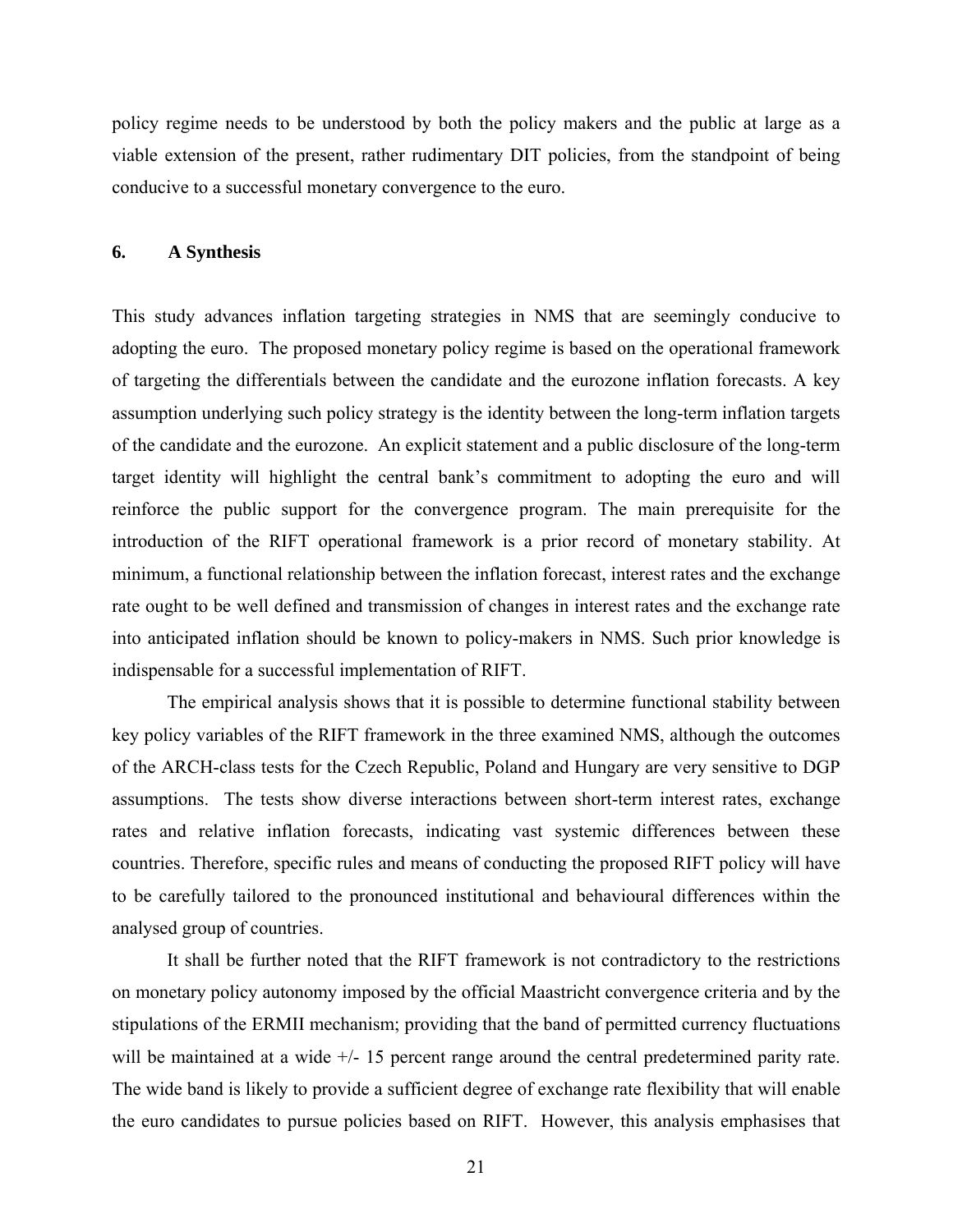monetary policies on the final passage toward the euro will have to assume inflation targets as the focal policy goal with the exchange rate stability treated as a policy indicator variable.

 It seems that there is a sufficient time remaining to the intended euro adoption for NMS to modify their existing inflation targeting regimes along the lines suggested by the RIFT operational framework. Specific guidelines and prescriptions for RIFT are still to be discussed and articulated in order to make policies to this end entirely possible.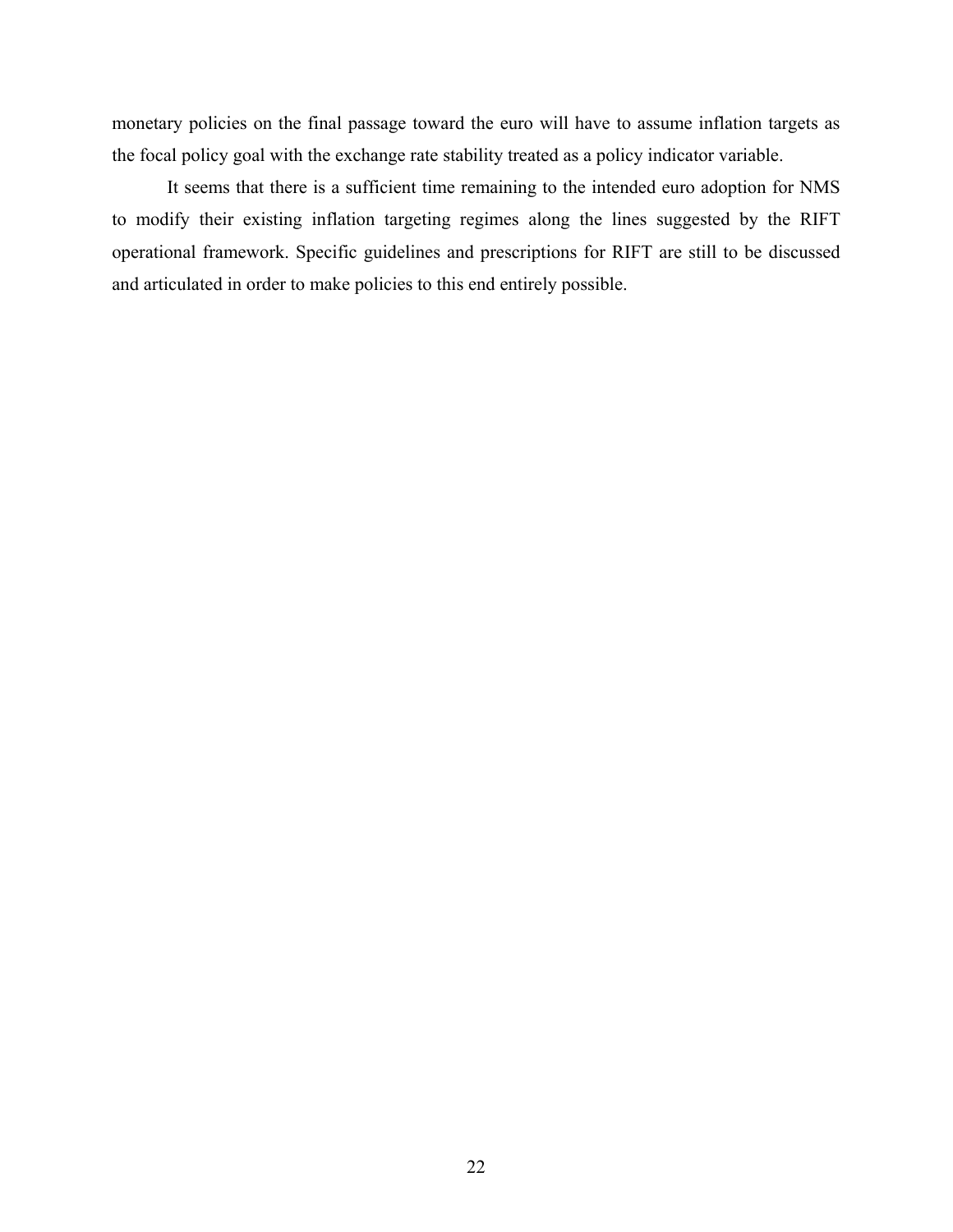#### **References**

- Ball, L., 1999. Policy rules for open economies. In: Taylor, J. (Ed.), Monetary Policy Rules, University of Chicago Press. Chicago, Illinois, pp. 127-156.
- Bernanke, B.S., Laubach, T., Mishkin, F.S., Posen, A.S., 1999. Inflation targeting: lessons from the international experience. Princeton University Press, Princeton, NJ.
- Brada, J.C., Kutan, A.M., 1999. The persistence of moderate inflation in the Czech Republic and the koruna crisis of May 1997, Post-Soviet Geography and Economics 40 (2), 121-134.
- Christofferssen, P.R., Wescott, R.S., 1999. Is Poland ready for inflation targeting? International Monetary Fund Working Paper No. WP/99/41. Washington, D.C.
- Corker, R.J., Beaumont, C., vanElkan, R., Iakova, D., 2000. Exchange rate regimes in selected advanced transition economies: Coping with transition, capital flows, and EU accession. International Monetary Fund: Policy Discussion Paper No. 2000/3. Washington, D.C.
- Crespo-Cuaresma, J., Égert, B., Reininger, T., 2004. Interest rate pass-through in new EU Member States: the Czech Republic, Hungary and Poland. University of Michigan – William Davidson Institute Working Paper No. 671.
- Crespo-Cuaresma, J., Fidrmuc, J., McDonald, R., 2003. The monetary approach to exchange rates: panel data evidence for selected CEEC's. Oesterreichische Nationalbank: Focus on Transition 2, 138-151.
- Csermely, A., 2004. Convergence expectations and convergence strategies: lessons from the Hungarian experience in the pre-EU period. Comparative Economic Studies 46 (1), 104-126.
- De Grauwe, P., Schnabl, G., 2004. Nominal versus real convergence wit respect to EMU accession: How to cope with the Balassa-Samuelson dilemma. Paper to the International Atlantic Economic Society convention, Lisbon, March 11-14.
- Égert, B., 2003. Assessing Equilibrium Exchange Rates in CEE Acceding Countries: Can We Have DEER with BEER without FEER? A Critical Survey of the Literature. Oesterreichische Nationalbank: Focus on Transition 2, 38-106.
- Égert, B., I. Drine, K. Lommatzsch and C. Rault. 2003. The Balassa-Samuelson effect in Central and Eastern Europe: Myth or reality?. Journal of Comparative Economics 31(3), 552-572.
- Engle, R., 2004. Risk and volatility: Econometric models and financial practice. American Economic Review 94 (3), 405-420.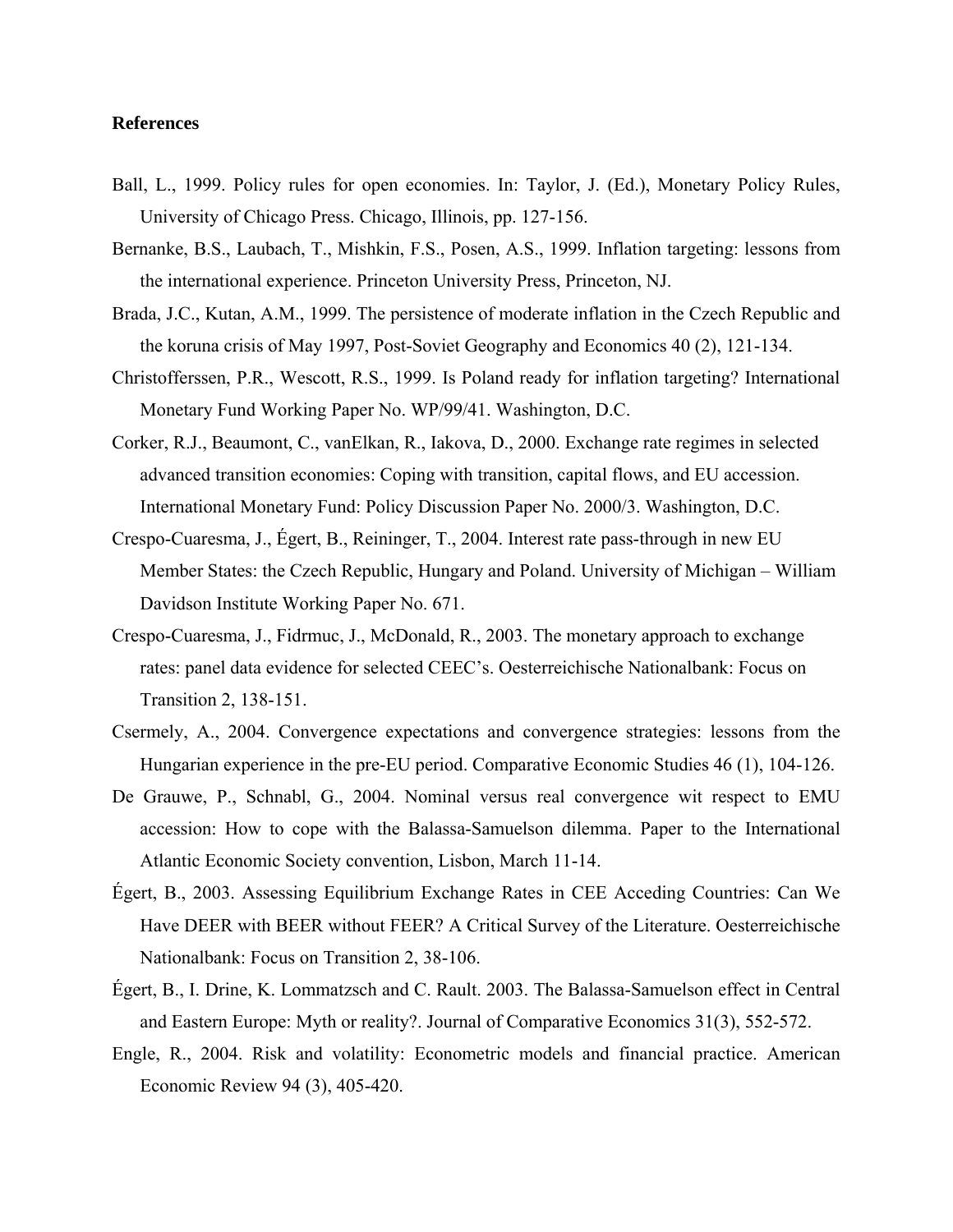- Engle, R., Lilien D., Robbins R., 1987. Estimating time-varying risk premia in the term structure: The ARCH-M model. Econometrica 55 (1), 391-407.
- Faust, J., Henderson, D.W., 2004. Is inflation targeting best-practice monetary policy? In: Inflation targeting, prospects and problems. The Federal Reserve Bank of St. Louis Review, 86 (4), 117-144.
- Fidrmuc, J., Korhonen, I., 2003. Similarity of supply and demand shocks between the Euro Area and the CEECs. Economic Systems 27 (3), 313-334.
- Golinelli, R., Rovelli, R., 2005. Monetary policy transmission, interest rate rules and inflation targeting in three transition countries. Journal of Banking and Finance 29 (1), 183-201.
- Gourieroux, C., Jasiak, J., 2001. Financial econometrics: Problems, models, and methods. Princeton University Press, Princeton, NJ.
- Haldane, A.G., 1997. Some issues in inflation targeting. Bank of England, London, U.K.
- Jonas, J., 2004. Euro adoption and Maastricht criteria: Rules or discretion?. University of Bonn-Center for European Integration Studies (ZEI): Working Paper B14/2004.
- Jonas, J., Mishkin F.S., 2003. Inflation targeting in transition economies: Experience and prospects. NBER Working Paper, No. 9667.
- Kutan, A., M., Yigit, T.M., 2002. Nominal and real stochastic convergence within the transition economies and to the European Union: evidence from panel data. University of Bonn-Center for European Integration Studies (ZEI): Working Paper B21/2002.
- Levin, A.T., Natalucci, F.M., Piger, J.R., 2004. The macroeconomic effects of inflation targeting. In: Inflation targeting, prospects and problems. The Federal Reserve Bank of St. Louis Review, 86 (4), 51-80.
- Masson, P.R., 1999. Monetary and exchange rate policy of transition economies of Central and Eastern Europe after the launch of EMU, IMF Policy Discussion Paper No. PDP/99/5, International Monetary Fund, Washington, D.C.
- Matousek, R., Taci, A., 2003. Direct inflation targeting and nominal convergence: The Czech case. Open Economies Review, 14 (3), 269-283.
- Mishkin, F.S., 2000. Inflation targeting in emerging-market countries. The American Economic Review: AEA Papers and Proceedings 90 (2), 105-109.
- Natalucci, F. M., & Ravenna F., 2003. The Road to adopting the Euro: Monetary policies and exchange rate regimes in EU accession countries. The Federal Reserve Board – Division of International Finance, Washington, D.C., mimeo.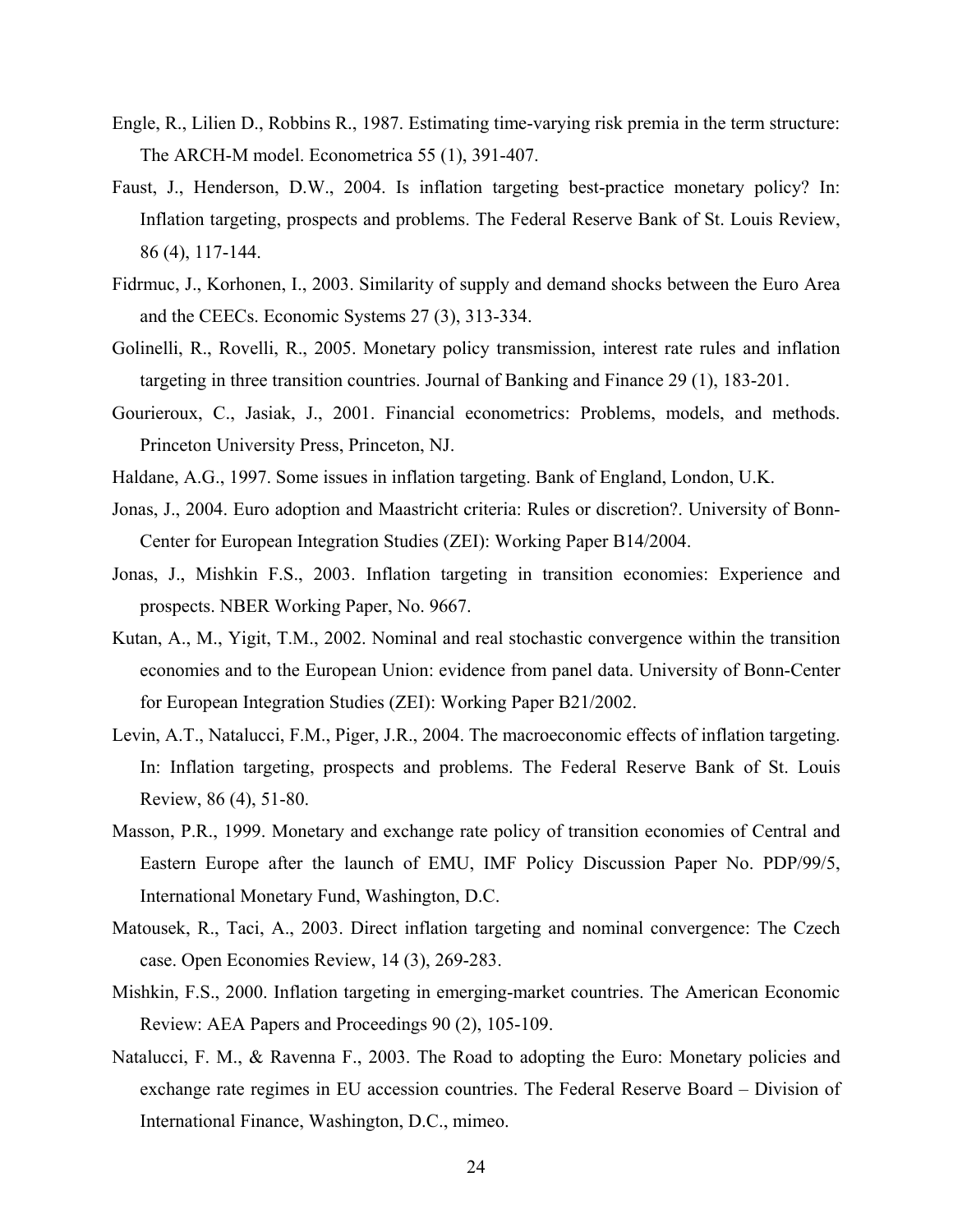- Orlowski, L.T., 2001. From inflation targeting to the euro-peg: a model of monetary convergence for transition economies. Economic Systems 25 (3), 233-251.
- Orlowski, L.T., 2003. Monetary convergence and risk premiums in the EU accession countries. Open Economies Review 14 (3), 251-267.
- Orlowski, L.T., 2004. Money rules for the eurozone candidate countries. Journal of Policy Modeling, 26 (7), 817-837.
- Orlowski, L.T., 2005. Monetary convergence of the EU accession countries to the eurozone: A theoretical framework and policy implications. Journal of Banking and Finance 29 (1), 203- 225.
- Poon, S.H., Granger, C.W.J., 2003. Forecasting volatility in financial markets: A review. Journal of Economic Literature 41(2), 478-539.
- Svensson, L.E.O., 1999. Inflation targeting as a monetary policy rule. Journal of Monetary Economics 43 (3), 607-654.
- Svensson, L.E.O., 2000. Open-economy inflation targeting. Journal of International Economics 50 (2), 155-183.
- Svensson, L.E.O., 2003. What is wrong with Taylor rules?: Using judgment in monetary policy through targeting rules. Journal of Economic Literature 41(2), 426-477.
- Valachy, J., Kočenda, E., 2003. Exchange rate regimes and volatility: Comparison of the Snake and Visegrad. University of Michigan – William Davidson Institute Working Paper No. 622.
- Woodford, M., 1999. Commentary: How should monetary policy be conducted in an era of price stability? In: New Challenges for Monetary Policy*.* Federal Reserve Bank of Kansas City, Kansas City, Missouri, pp. 277-316.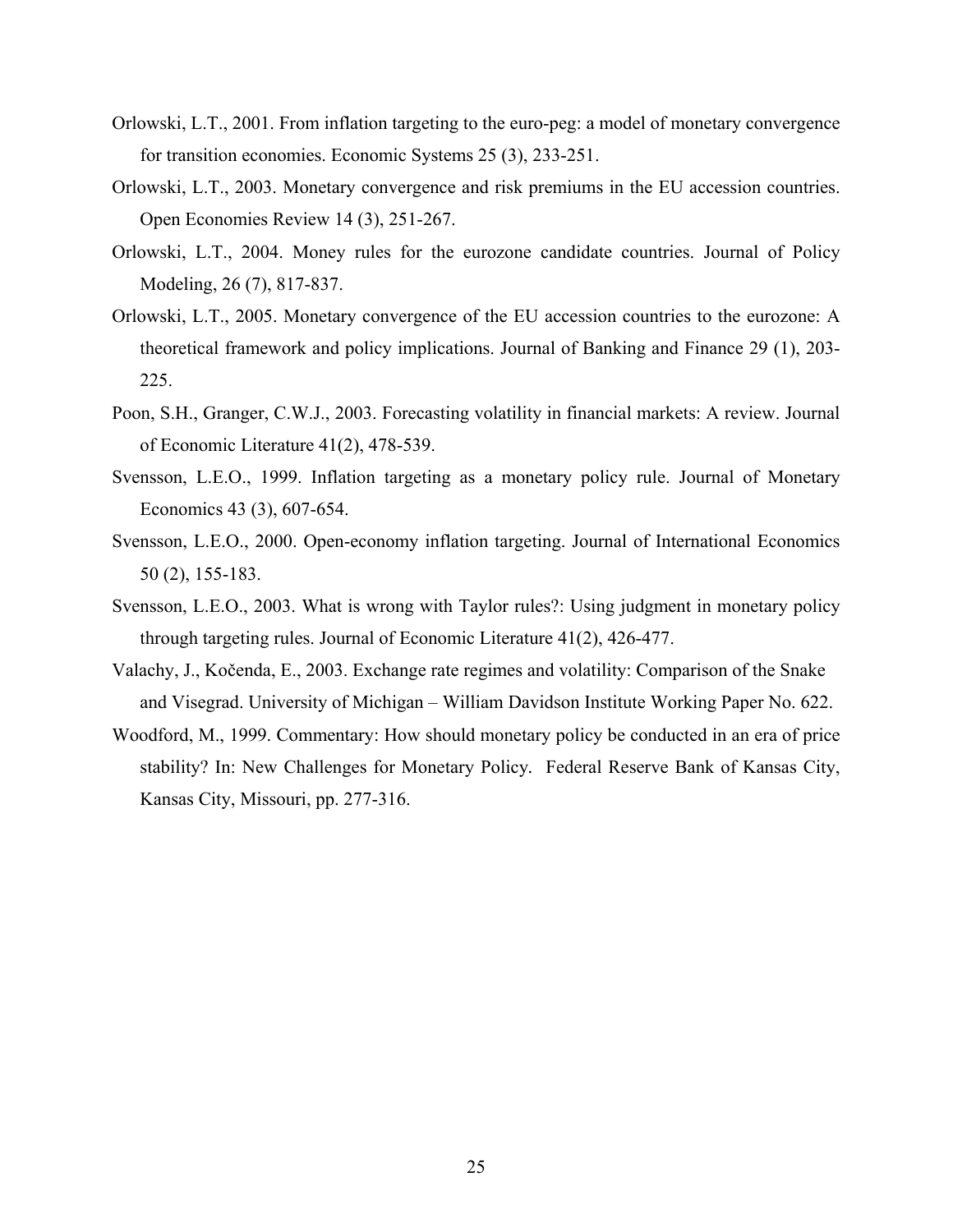|                                                                                                                           | <b>Czech Republic</b>                           | <b>Poland</b>                                                | <b>Hungary</b>                                    |
|---------------------------------------------------------------------------------------------------------------------------|-------------------------------------------------|--------------------------------------------------------------|---------------------------------------------------|
| <b>Normality Assumptions:</b>                                                                                             |                                                 |                                                              |                                                   |
| GED parameter                                                                                                             | 3.0                                             | 3.0                                                          | 2.0<br>(Gaussian<br>distr.)                       |
| Holt-Winters $\beta$ -smoothing parameter<br>for inflation differential                                                   | 0.27                                            | 0.46                                                         | 0.45                                              |
| <b>Applied lag operators:</b>                                                                                             |                                                 |                                                              |                                                   |
| $\triangle$ inflation differential<br>$\Delta$ interest rate<br>$\Delta$ log of spot exchange rate                        | $\boldsymbol{0}$<br>$-1$<br>$\boldsymbol{0}$    | $+3$<br>$\boldsymbol{0}$<br>$\overline{0}$                   | $+2$<br>$\boldsymbol{0}$<br>$\overline{0}$        |
| <b>Mean equation estimated coefficients</b>                                                                               |                                                 |                                                              |                                                   |
| Constant ( $\beta_0$ )<br>$\beta_i$<br>$\beta$ .                                                                          | 0.108(4.04)<br>0.496(4.01)<br>$-7.236(-1.88)$   | $-0.205(-2.62)$<br>0.179(1.64)<br>7.221(2.13)                | $-0.113(-1.45)$<br>0.273(2.42)<br>$-1.585(-0.31)$ |
| Variance equation est. coefficients                                                                                       |                                                 |                                                              |                                                   |
| Constant                                                                                                                  | 0.024(1.60)                                     | 0.015(1.20)                                                  | 0.070(4.31)                                       |
| <b>ARCH</b> 1st order<br>$\text{ARCH } 2^{\text{nd}}$ order<br>ARCH 3 <sup>rd</sup> order<br>$ARCH$ 4 <sup>th</sup> order | 0.162(7.41)<br>na<br>na<br>na                   | 0.102(0.98)<br>0.007(0.05)<br>$-0.248(-2.09)$<br>0.161(3.62) | $-0.053(-1.32)$<br>na<br>na<br>na                 |
| TARCH 1 <sup>st</sup> order                                                                                               | $-0.333(-14.08)$                                | na                                                           | na                                                |
| GARCH 1 <sup>st</sup> order                                                                                               | 1.009(42.39)                                    | 0.934(17.16)                                                 | 0.894(25.30)                                      |
| Mean $\Delta$ inflation differential<br>St. deviation of inflation differential<br>Log likelihood<br>AIC<br>R-squared     | $-0.046$<br>0.885<br>$-123.15$<br>2.41<br>0.078 | $-0.277$<br>0.847<br>$-123.11$<br>2.42<br>0.043              | $-0.144$<br>0.964<br>$-128.47$<br>2.38<br>0.122   |

**Table 1:** Summary of ARCH-class Tests of Eqs.(13) and (14) for the Czech Republic, Poland and Hungary (January 1995 – June 2004 sample period).

*Notes:* z-statistics are in parentheses, AIC is Akaike information criterion. Nominal exchange rates are average monthly national currency values of the euro, and prior to 1999, of the German mark adjusted by its irrevocable conversion rate to the euro of 1.95583. Inflation differentials are monthly year-on-year national vis-à-vis German headline CPI inflation rates, smoothed exponentially with Holt-Winters.

*Source:* Own calculations based on the IMF, the Bundesbank, CNB, NBP and NBH data.